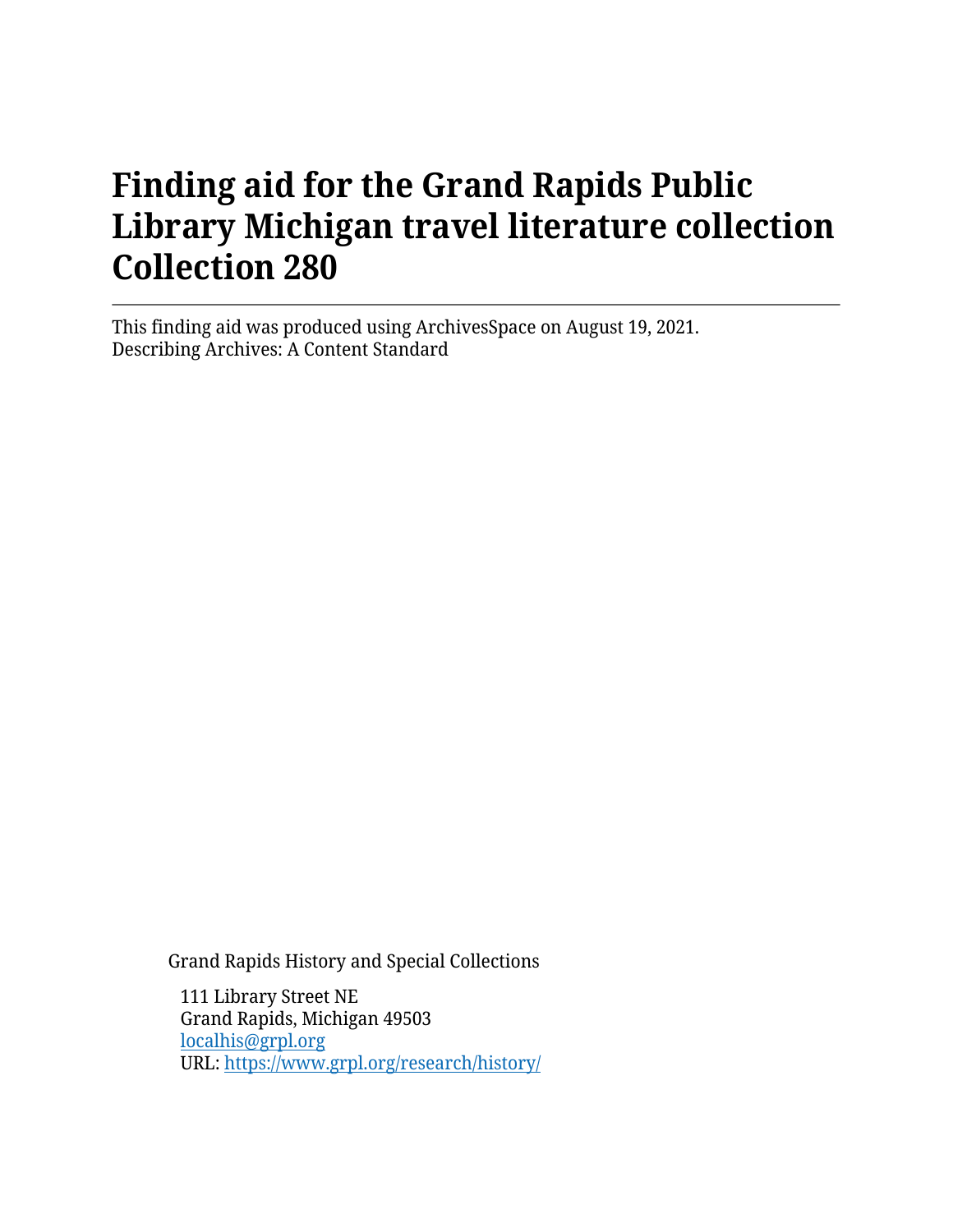## <span id="page-1-0"></span>**Table of Contents**

| Official Automobile Blue Book. New York : Automobile Blue Book Publishing Co. Formerly        |    |
|-----------------------------------------------------------------------------------------------|----|
|                                                                                               |    |
|                                                                                               |    |
|                                                                                               |    |
|                                                                                               |    |
|                                                                                               |    |
|                                                                                               |    |
|                                                                                               |    |
|                                                                                               |    |
|                                                                                               |    |
|                                                                                               |    |
| Michigan in Summer : Pennsylvania Railroad. Chicago : Poole Bros., Inc., (4). 00.[0872-0875]. |    |
|                                                                                               |    |
|                                                                                               |    |
|                                                                                               |    |
|                                                                                               |    |
|                                                                                               |    |
|                                                                                               |    |
|                                                                                               |    |
|                                                                                               |    |
| Standard Guide to Mackinac Island and Northern Lake Resorts / Foster & Reynolds,. Formerly    |    |
|                                                                                               | 18 |
|                                                                                               |    |
|                                                                                               |    |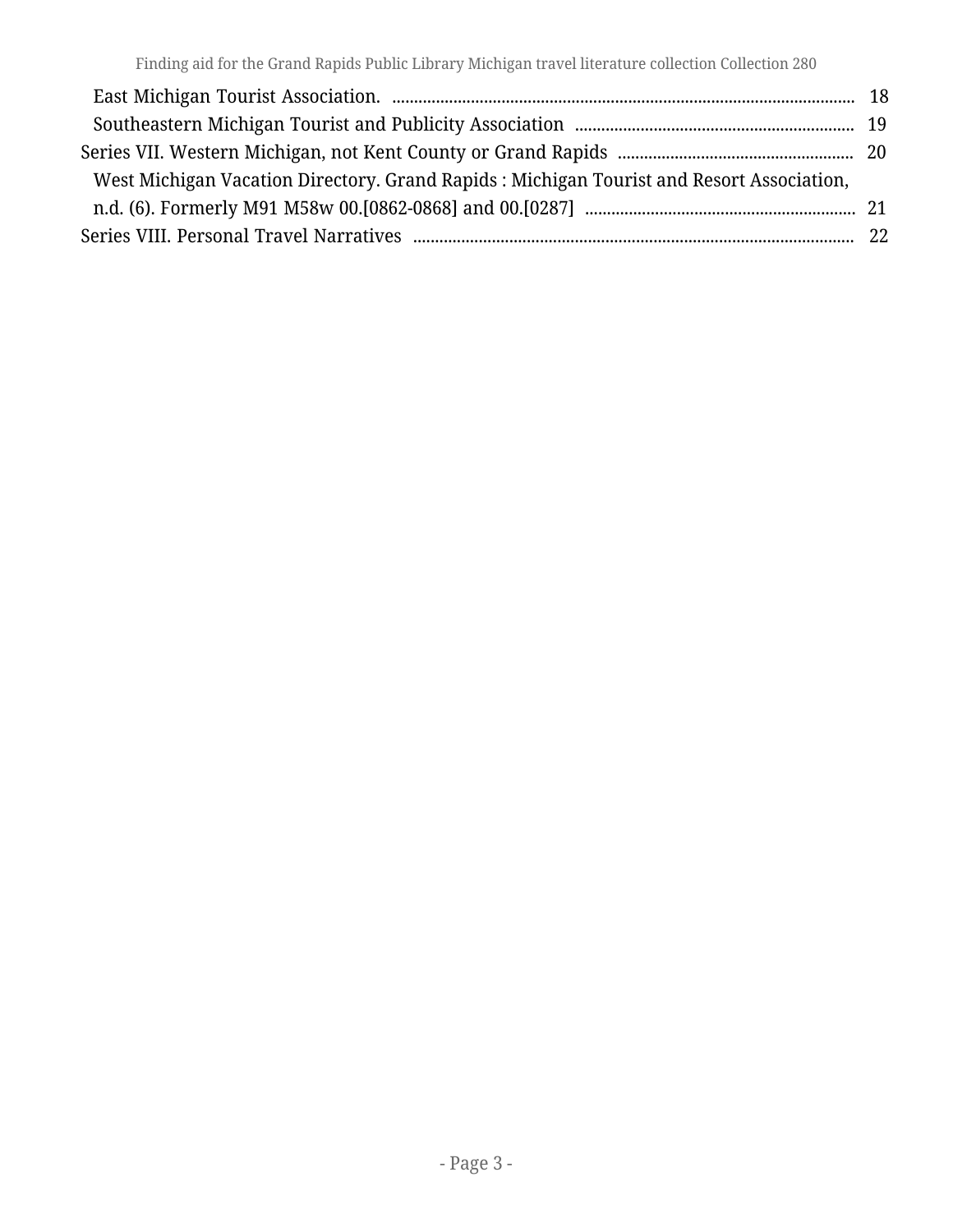### <span id="page-3-0"></span>**Summary Information**

| <b>Repository:</b>                                               | <b>Grand Rapids History and Special Collections</b>                                                                                                                                                                                                                                                                                                                                                                                                                                                         |  |
|------------------------------------------------------------------|-------------------------------------------------------------------------------------------------------------------------------------------------------------------------------------------------------------------------------------------------------------------------------------------------------------------------------------------------------------------------------------------------------------------------------------------------------------------------------------------------------------|--|
| Title:<br>ID:                                                    | Grand Rapids Public Library Michigan travel literature<br>collection<br>Collection 280                                                                                                                                                                                                                                                                                                                                                                                                                      |  |
| <b>ID</b> [Archivists]<br><b>Toolkit</b><br>Database::RESOURCE]: | 288                                                                                                                                                                                                                                                                                                                                                                                                                                                                                                         |  |
| Date [inclusive]:                                                | 1881-1990                                                                                                                                                                                                                                                                                                                                                                                                                                                                                                   |  |
| <b>Physical</b><br>Description:                                  | 7.5 Linear Feet 14 boxes                                                                                                                                                                                                                                                                                                                                                                                                                                                                                    |  |
| Language of the<br><b>Material:</b>                              | English.                                                                                                                                                                                                                                                                                                                                                                                                                                                                                                    |  |
| <b>Abstract:</b>                                                 | This devised collection includes historical published travel<br>literature for Michigan in general and for specific areas and<br>cities in Michigan. The bulk of the material relates to tourism,<br>but some basic transportation literature is also included. Books,<br>maps and ephemera are the primary formats. Fragile and<br>rare materials are found, as well as an occasional current<br>publication. Commercial publications, as well as unpublished<br>personal travel narratives, are included. |  |

**^** [Return to Table of Contents](#page-1-0)

## <span id="page-3-1"></span>**Biographical / Historical**

This collection primarily documents the history of modern tourism since the automobile. It also documents earlier or alternative forms of travel, such as train and boat.

As with most American western expansion, cities along waterways were settled first. The boat, and the river or lake, were the means of travel and transportation of goods. While freight is still moved on Lake Michigan, all Michigan waterways are more often used during this century for recreation.

Railways were once important means of moving summer visitors to their destinations. Today, railways in Michigan more often transport freight than vacationers.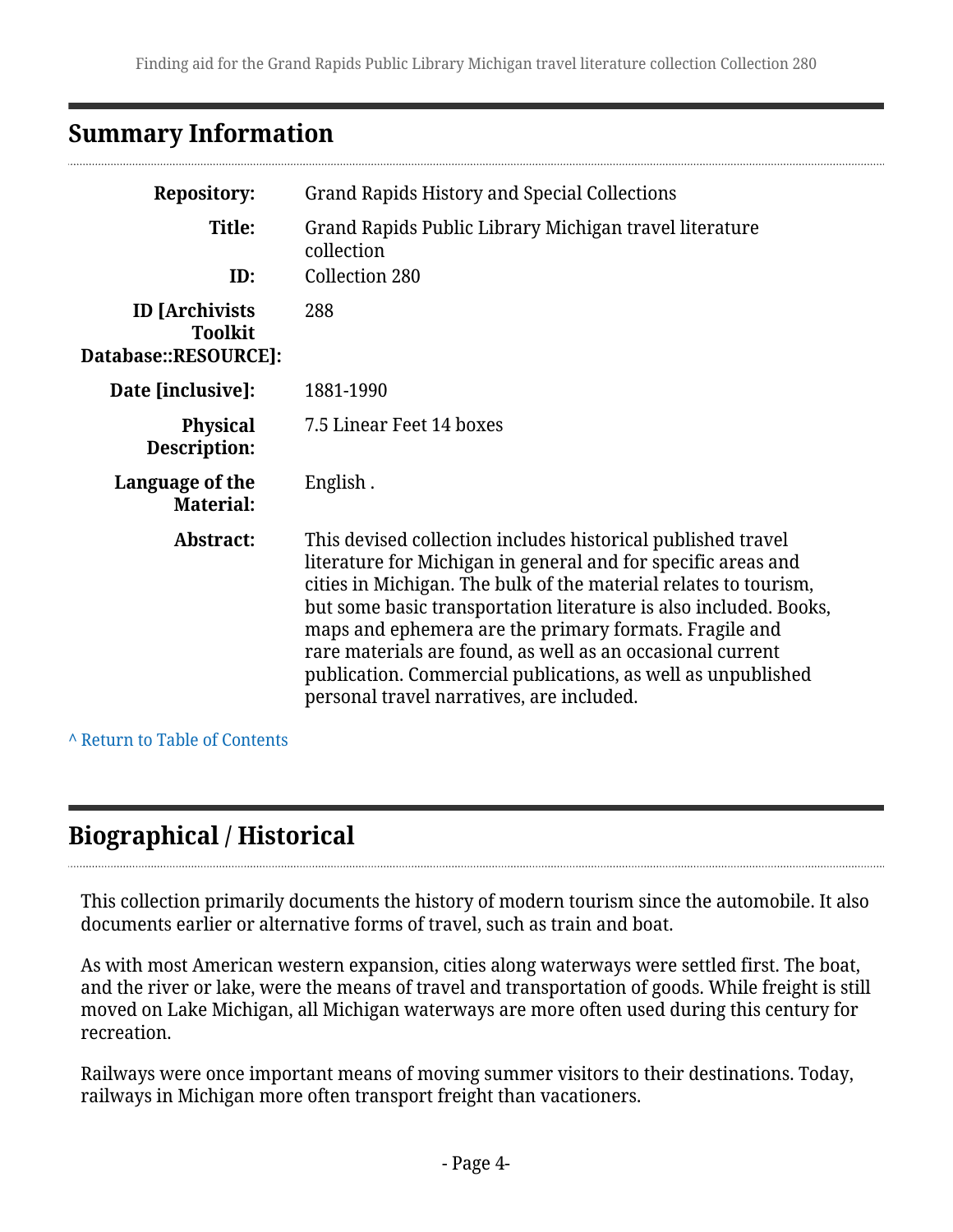Air transportation is a common part of life in Michigan, but little documentation of air-related tourism literature exists to date in this collection.

In the 20th century, which is the time period for the bulk of the materials in this collection, the automobile has been the primary form of personal transportation. Highway maps and road transportation support publications will be commonly found in this collection.

**^** [Return to Table of Contents](#page-1-0)

## <span id="page-4-0"></span>**Scope and Contents**

Much of the material in this collection was produced by various organizations with the intention of promoting travel and tourism in Michigan. Some of the material pertains to a broader geographic area, but includes Michigan. Among those institutions publishing the literature are boat and railroad companies, tourist bureaus, automobile companies and clubs, recreation and travel associations and governmental agencies. Material includes brochures, booklets, guides, government reports, event calendars and picture books.

A slightly different, but related group of items are the personal narratives written by individuals describing their travel experiences in Michigan. Personal travel narratives outside of Michigan, by Michigan citizens, is included in Collection 263.

This collection was initially created from rare and fragile materials culled from the Local History public access book collection, for their better preservation. Additional material from the unprocessed collections has been added, and new accessions related to this topic will find a home here as well. Many of the items previously cataloged as books still have book cataloging online and/or in the card catalog. Call numbers have been included here with the item, for access and reference purposes.

#### **^** [Return to Table of Contents](#page-1-0)

## <span id="page-4-1"></span>**Administrative Information**

#### **Publication Statement**

Grand Rapids History and Special Collections

111 Library Street NE Grand Rapids, Michigan 49503 [localhis@grpl.org](mailto:localhis@grpl.org)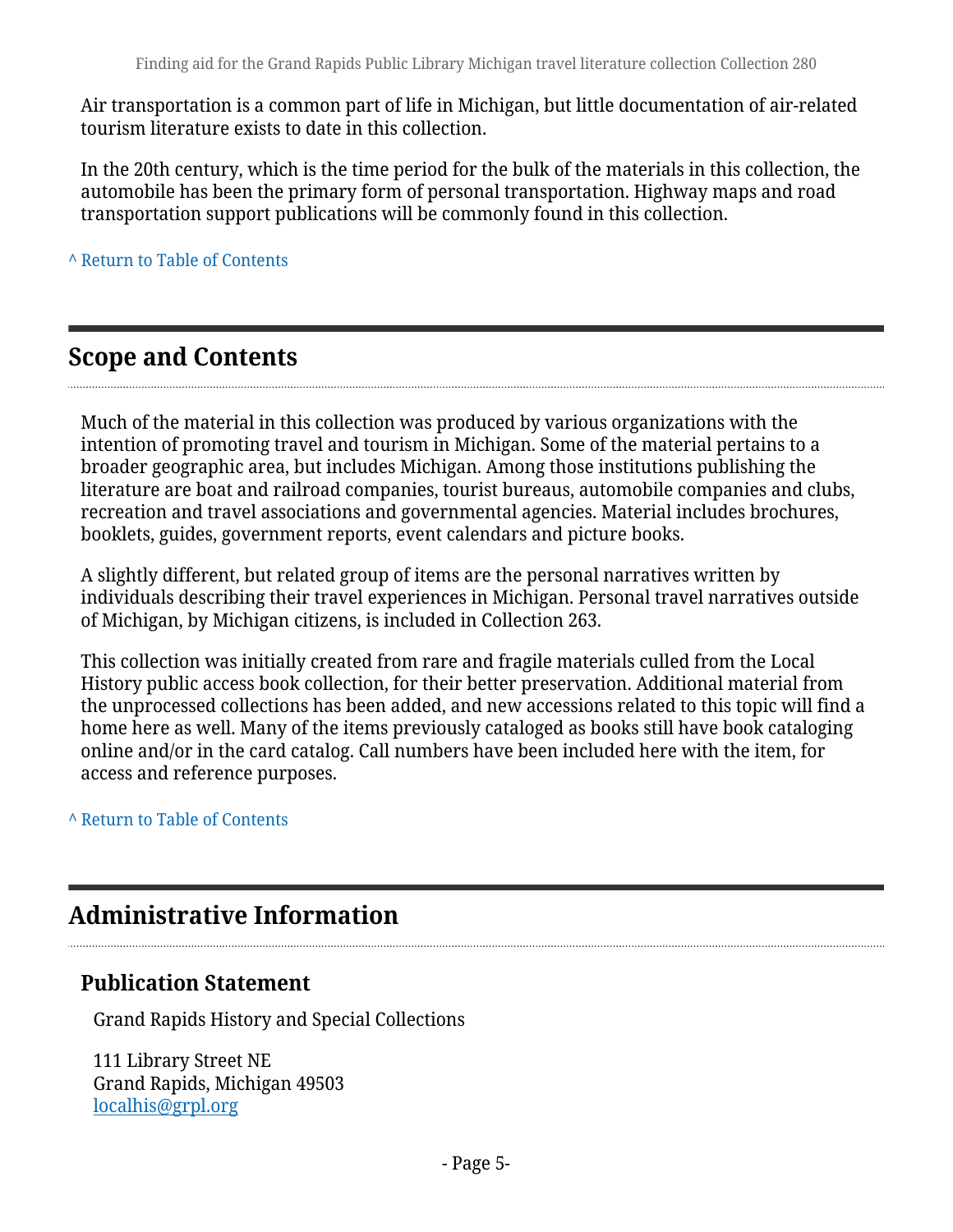Finding aid for the Grand Rapids Public Library Michigan travel literature collection Collection 280 URL:<https://www.grpl.org/research/history/>

**^** [Return to Table of Contents](#page-1-0)

## <span id="page-5-0"></span>**Related Materials**

#### **Related Materials**

Coll. 240, GRPL Maps Collection

Coll. 281, Grand Rapids Public Library General Michigan History Collection

Other GRPL Archival Collections include travel related literature. These include:

Coll. 078, GRPL Postcard Collection.

Coll. 202, Harry P. Symes Collection.

Coll. 216, GRPL Ephemera Collection.

Coll. 288, Greater Grand Rapids Convention & Visitors Bureau

Coll. 363, Robert G. Nelson Collection.

#### **^** [Return to Table of Contents](#page-1-0)

### <span id="page-5-1"></span>**Controlled Access Headings**

- ephemera
- maps
- Tourism -- Michigan -- History
- Grand Rapids (Mich.) -- History

## <span id="page-5-2"></span>**Collection Inventory**

#### <span id="page-5-3"></span>**Series I. National and Regional, including Michigan**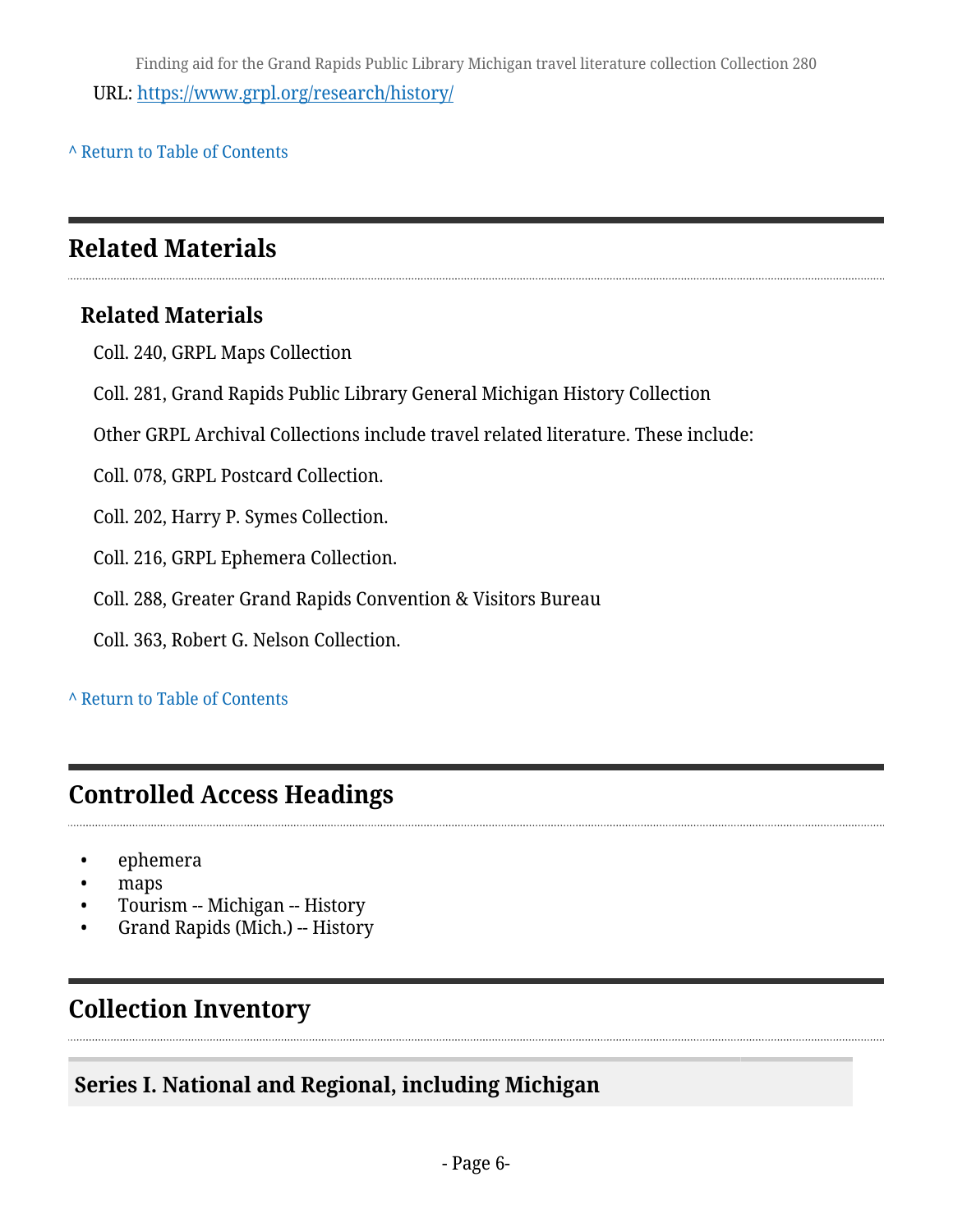#### **Scope and Contents**

This series includes items that are national or regional in scope, but are included in this collection for their Michigan-related travel data.

### <span id="page-6-0"></span>**Railroad Company Guides**

| <b>Title/Description</b>                                                                                                                                                                                                                                                                                                                        | <b>Instances</b> |                     |
|-------------------------------------------------------------------------------------------------------------------------------------------------------------------------------------------------------------------------------------------------------------------------------------------------------------------------------------------------|------------------|---------------------|
| Lake and Sea / issued by the Summer Tour Department of<br>the Wabash Railroad Co. St. Louis: Woodward & Tiernan,<br>n.d. Including "Map of Wabash, with its connections."<br>Received date stamp is Aug. 1911. Formerly M91 W11.00.<br>$[0806]$ .1                                                                                              | Box 1            | Folder 1            |
| Summer on the Shores of Lake Superior / by F.L. Crosby.<br>Milwaukee: Cramer, Aikens & Cramer, printers, 1882.<br>Cover illustration: Marr-Richards, Eng MIL. Formerly<br>M917.75.C88 00.[5458].1                                                                                                                                               | Box 1            | Folder 3.5          |
| Wisconsin Central Railroad Timetables  to the Summer<br>Pleasure Resorts of Wisconsin, a companion to "Summer<br>on the Shores of Lake Superior". (attached to the front<br>cover of Summer on the Shores of Lake Superior) 00.<br>$[5458]$ .2                                                                                                  | Box 1            | Folder 3.5          |
| Superior Annual / Superior annual, Jan. 1, 1896, containing<br>interesting information concerning Superior, Head of<br>the lakes, and Soo Canal, tables, comparative statements,<br>general statistics, and description of Superior's leading<br>industries. / J.M. McCabe. Superior, Wis.: Telegram Print.<br>Co. Formerly M91.Su7 00.[0882].1 | Box 1            | Folder 4            |
| Road Book of the Michigan Division, League of American<br>Wheelmen, containing also through routes to New York<br>City, Chicago and Cincinnati / Revised by A.B. Richmond,<br>Chief Consul, G.R. The League, A.B. Richmond; Grand<br>Rapids: Dean Printing and Publishing Co., 1890. Cover<br>title: Michigan Road Book 1890. P                 | Box 1            | Folder 5            |
| Overland Road Map  Western Michigan / Overland Motor<br>company. G.R.: Overland, 1911. Cover title: Overland<br>Route Map no.1. Includes maps by J.F. Nellist. Formerly<br>M91 Ov2 00.[0877].1                                                                                                                                                  | Box 1            | Folder <sub>6</sub> |
| King's Official Route Guide. Chicago : Sidney J. King.<br>Formerly M91 K58                                                                                                                                                                                                                                                                      |                  |                     |
| Section Seven. Michigan and Northern Indiana, 1917.00.<br>$[0825]$ .1                                                                                                                                                                                                                                                                           | Box 1            | Folder 7            |
| Section Seven. Michigan and Northern Indiana, 1916 P                                                                                                                                                                                                                                                                                            | Box 1            | Folder 7.1          |
| Section Seven. Michigan and Northern Indiana, 1918.<br>(Note: Only a fragment of the map available with this<br>item). P                                                                                                                                                                                                                        | Box 1            | Folder 7.2          |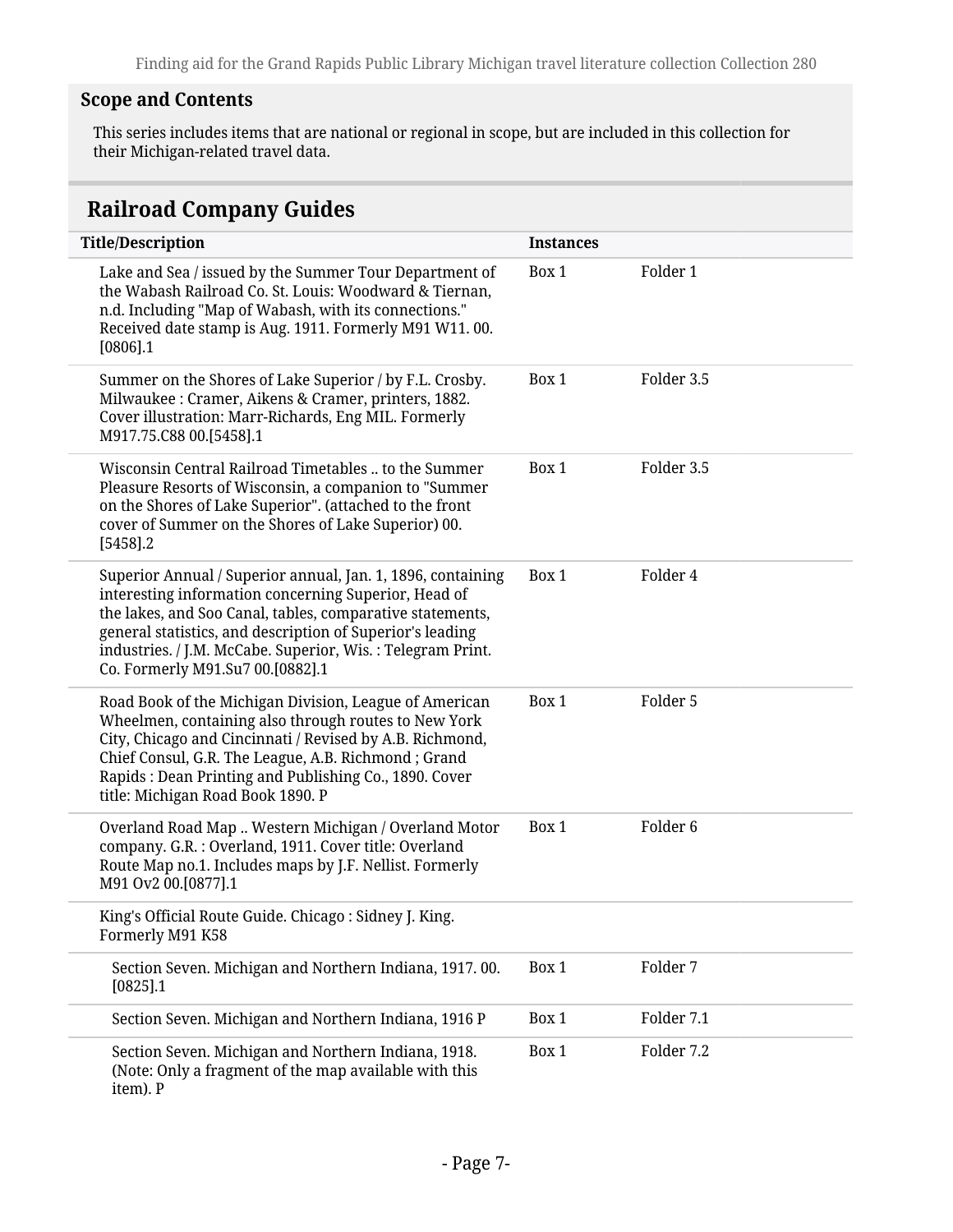#### **From the Atlantic to the Great Lakes. Grand Rapids : James Bayne Co., [1906-1907]. Published in three volumes.**

| <b>Title/Description</b>                                                                                                                                                                                                                                          | <b>Instances</b> |          |
|-------------------------------------------------------------------------------------------------------------------------------------------------------------------------------------------------------------------------------------------------------------------|------------------|----------|
| Series no. 2, Toronto, Canada to Port Huron, Mich. Over<br>the Grand Trunk Railway System. Feb. 12, 1906. Cover<br>title: Scenic Views from the Atlantic to the Great Lakes<br>as Seen from the Grand Trunk Railway Formerly<br>M917.F92v2 00.[0928].1            | Rox 1            | Folder 2 |
| Series No. 3, Detroit and Port Huron, Mich. to Chicago,<br>Ill. Over the Grand Trunk Railway System. Jan. 11, 1907.<br>Cover title: Scenic Views from the Atlantic to the Great<br>Lakes as Seen from the Grand Trunk Railway. Formerly<br>M917.F92v3 00.[0927].1 | Box 1            | Folder 3 |

#### <span id="page-7-0"></span>**Official Automobile Blue Book. New York : Automobile Blue Book Publishing Co. Formerly M91.Of3**

| <b>Title/Description</b>                                              | <b>Instances</b> |          |
|-----------------------------------------------------------------------|------------------|----------|
| 1916 v. 4, The Middle West. P                                         | Box 1.5          |          |
| 1921 v. 4, Ohio, Indiana, Kentucky, Lower Michigan 00.<br>$[0835]$ .1 | Box 1.5          |          |
| 1922                                                                  | Box 2            | Folder 1 |
| 1923                                                                  | Box 2            | Folder 2 |
| 1924                                                                  | Box 2            | Folder 3 |
| 1925 (00.[0839].1)                                                    | Box 3            | Folder 1 |
| 1926                                                                  | Box 3            | Folder 2 |
| 1927                                                                  | Box 3            | Folder 3 |
| [1928]                                                                | Box 3            | Folder 4 |
| [1929]                                                                | Box 3            | Folder 5 |
| 1930 (00.[0833].1)                                                    | Box 4            | Folder 1 |
| 1931 (00.[0834].1)                                                    | Box 4            | Folder 2 |
|                                                                       |                  |          |

### <span id="page-7-1"></span>**Water Guides**

| <b>Title/Description</b>                                                                                                                                                                                                       | <b>Instances</b> |          |
|--------------------------------------------------------------------------------------------------------------------------------------------------------------------------------------------------------------------------------|------------------|----------|
| Along Michigan's Coasts / Arthur W. Stace. 1937. Includes<br>reprints of a serial column called "Following Smoke Trails<br>Along Michigan Shores". Formerly M91.Stla 00.[0815].1                                               | Box 4            | Folder 3 |
| Col. Clayton's Lake Tour / Compliments of the Detroit<br>& Cleveland Steam Navigation Co. Detroit : Detroit &<br>Cleveland Steam Navigation Co. Detroit ; John Bornman &<br>Son, Printers, 1897. Formerly M813 D48 00.[1941].1 | Box 4            | Folder 4 |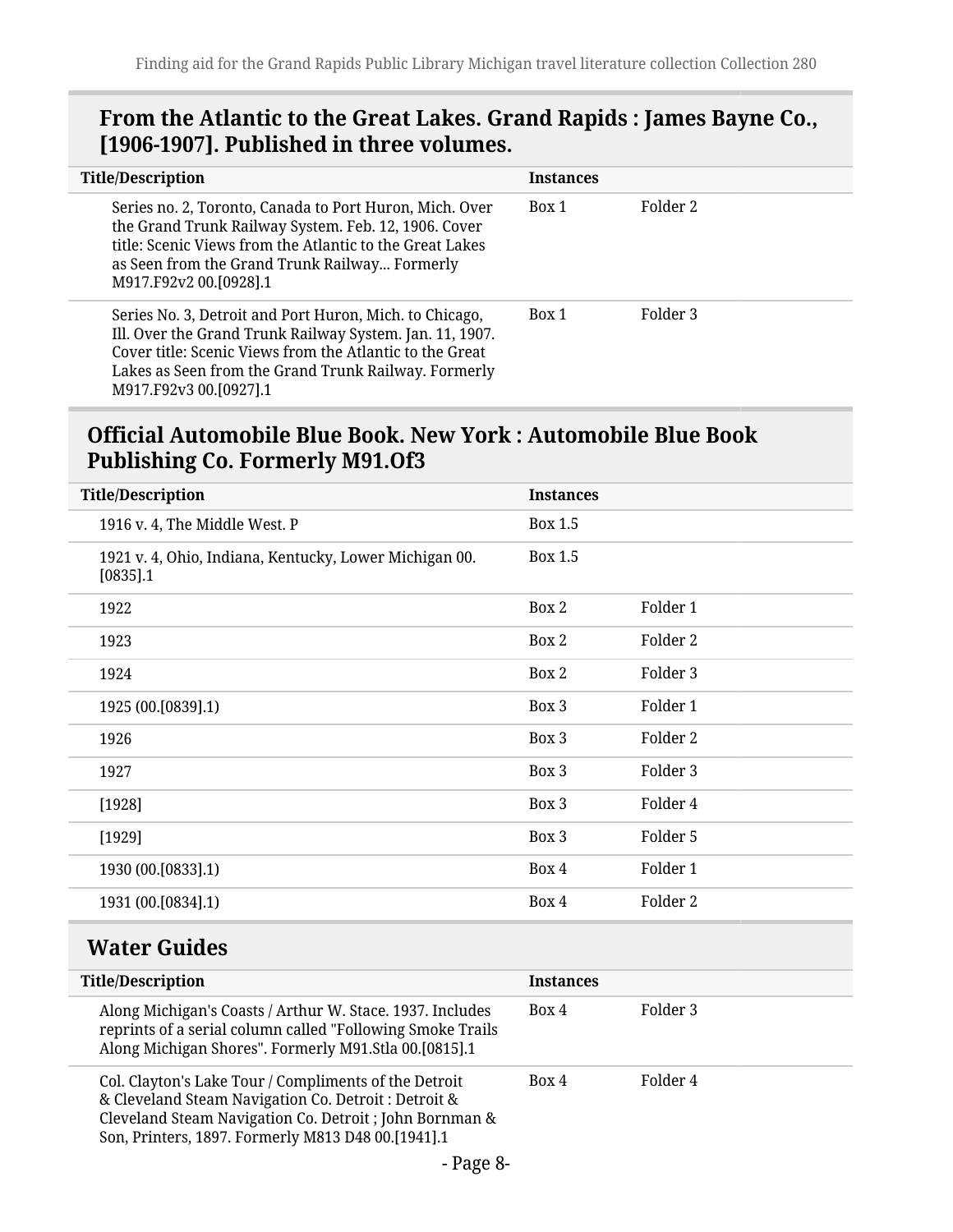| Canoe Trails of Michigan. Lansing: Michigan Tourist<br>Council, n.d. 52 pages. Formerly M91 M58ct:2. Copy 1:00.<br>[0823].1 booklet has received date stamp Sept. 18, 1952.<br>Copy 2: 00.[0823].2 Map, Oversized, folded. Dated 1946                                      | Box 4 | Folder 5            |
|----------------------------------------------------------------------------------------------------------------------------------------------------------------------------------------------------------------------------------------------------------------------------|-------|---------------------|
| Canoe Trails of Michigan. Lansing: Michigan Tourist<br>Council, n.d. [40] pgs. Formerly M813 D48. Copy 1:00.<br>[0826].1 booklet Copy 2: 00.[0826].2 map, oversized, folded,<br>n.d.                                                                                       | Box 4 | Folder <sub>6</sub> |
| Canoe Trails of West Michigan / West Michigan Tourist &<br>Resort Association. n.d. Has date received stamp of Apr. 8,<br>1941. Formerly M91.M58c 00.[2939].1                                                                                                              | Box 4 | Folder 7            |
| Coming and Going Through Michigan, via Barry-Muskegon<br>Chicago Steamers, n.d. [before. 1900]. Formerly M91 B28<br>00.[0807].1                                                                                                                                            | Box 5 | Folder 1            |
| Michigan Charterbook. Boat Charters Reference Guide:<br>Fishing, Diving, Duck Hunting, Cruises and Excursions.<br>1990? P                                                                                                                                                  | Box 5 | Folder 1.5          |
| Northern Michigan Line / Northern Michigan<br>Transportation Co., Chicago, Il. Includes summer Schedule,<br>Season of 1910. Includes centerfold map: Route of<br>Northern Michigan Transportation Company's Steamers<br>and their connections. Formerly 91.N80 00.[0856].1 | Box 5 | Folder <sub>2</sub> |
| Summer Tours Via the Great Lakes / Lake Superior Transit<br>Company, 1884. Formerly M91 Su6 00.[0805].1                                                                                                                                                                    | Box 5 | Folder 3            |
| Touring the Coasts of Michigan / by Arthur W. Stace. Ann<br>Arbor: Booth Newspapers, Inc., 1937-1938. Formerly<br>M91.St1to. 00.[0817].                                                                                                                                    | Box 5 | Folder 4            |
| Where to Fish in West Michigan / West Michigan Tourist<br>& Resort Association ; Grand Rapids : James Bayne Co.<br>Formerly M91lW522Wh. 00.[0811].1 - 1941 and 00.[0812].2<br>$-1942.$                                                                                     | Box 5 | Folder 5            |
| The Open Road to New Fishing Adventure, How to Use<br>Powerline, Powerline Tackle Co., Grand Rapids, 1946                                                                                                                                                                  |       |                     |

### <span id="page-8-0"></span>**Series II. General Michigan Guides**

#### **Scope and Contents**

This series is for items that include information for the entire state of Michigan. Arranged alphabetically by title.

| <b>Title/Description</b>                                                                                                            | <b>Instances</b> |          |
|-------------------------------------------------------------------------------------------------------------------------------------|------------------|----------|
| Bathing on Lake Michigan / Michigan Tourist and Resort<br>Assoc. Receipt stamp date June 1921. Formerly M91.M58t 00.<br>$[0860]$ .1 | Box 5            | Folder 6 |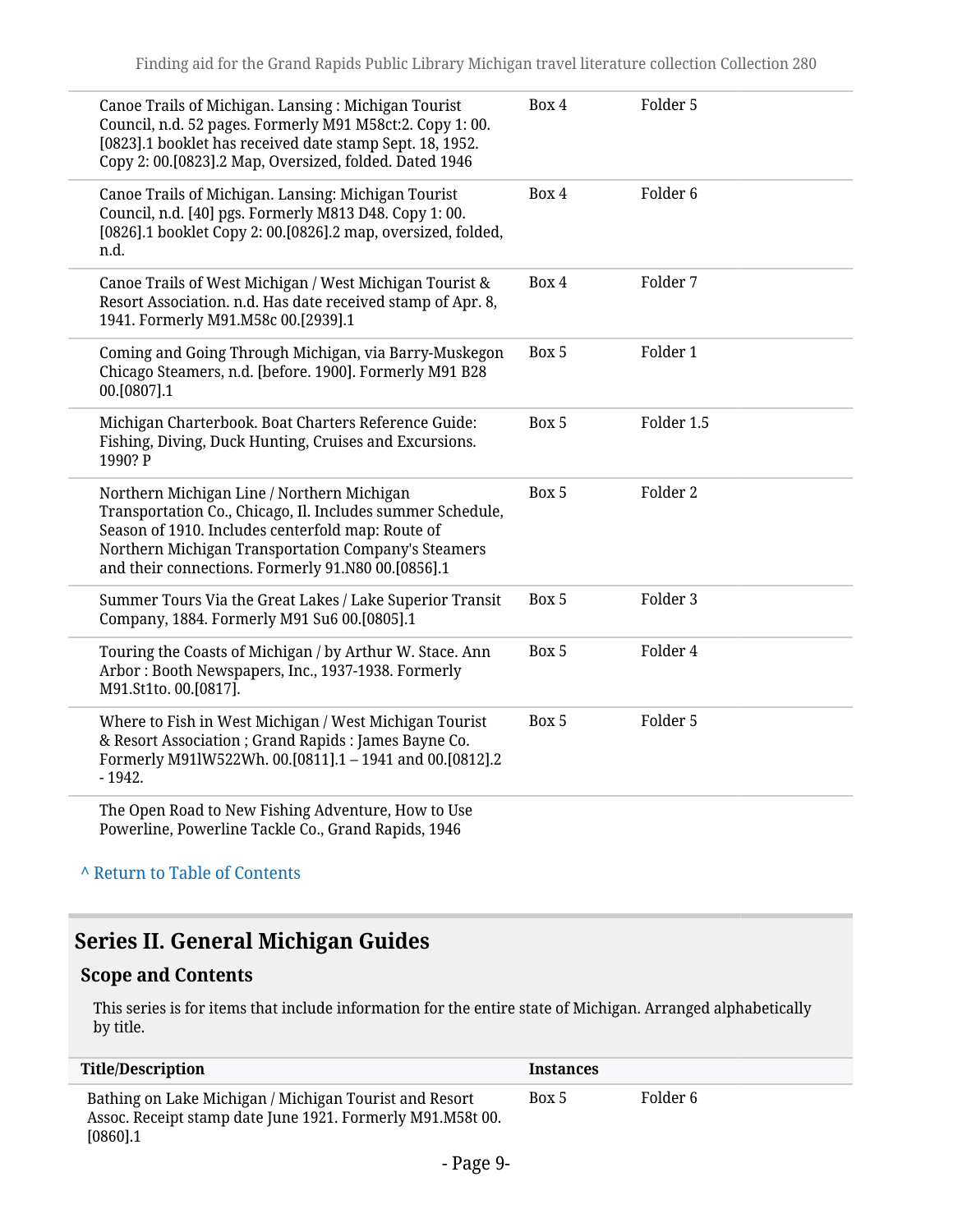#### <span id="page-9-0"></span>**Michigan. Department of Conservation brochures (2)**

| <b>Title/Description</b>                           | <b>Instances</b> |          |
|----------------------------------------------------|------------------|----------|
| Michigan Campground Directory [1966]               | Box 5            | Folder 7 |
| Michigan's Shore-to-Shore Riding-Hiking Trail 1964 | Box 5            | Folder 7 |

#### <span id="page-9-1"></span>**Michigan. Department of Natural Resources brochures**

| <b>Title/Description</b>                                                                                                | <b>Instances</b> |            |
|-------------------------------------------------------------------------------------------------------------------------|------------------|------------|
| Michigan State Forests, Campground Directory 1983                                                                       | Box 5            | Folder 7.1 |
| Michigan State Parks. "Yes Michigan", Receipt date, 1986                                                                | Box 5            | Folder 7.1 |
| Michigan State Parks. Has Michigan Sesqescentennial logo<br>on the map, 1987.                                           | Box 5            | Folder 7.1 |
| Family rent a Test Program, n.d. With application form.<br>00.[0918].1                                                  | Box 5            | Folder 7.1 |
| Stamp and Go Guide, Michigan state parks and fish<br>hatcheries; Log every visit and plan your next adventure.,<br>2018 | Box 5            | Folder 23  |

#### <span id="page-9-2"></span>**Michigan Tourist Council. Brochures (2)**

| <b>Title/Description</b>               | <b>Instances</b> |            |
|----------------------------------------|------------------|------------|
| Things to See in Michigan. 00.[1691].1 | Box 5            | Folder 7.2 |
| How to Photograph Michigan 00.[1708].1 | Box 5            | Folder 7.2 |

### <span id="page-9-3"></span>**Michigan Travel Bureau. Brochures (1)**

| <b>Title/Description</b>                                                                                                             | <b>Instances</b> |            |
|--------------------------------------------------------------------------------------------------------------------------------------|------------------|------------|
| Michigan State Parks  land of four seasons. Includes the<br>Upper Peninsula, Northern Lower Peninsula & Southern<br>Lower Peninsula. | Box 5            | Folder 7.3 |

#### <span id="page-9-4"></span>**Sandy Pines, Burnip, Mi. Brochures (1)**

| <b>Title/Description</b>                                       | <b>Instances</b> |            |
|----------------------------------------------------------------|------------------|------------|
| n.d. Includes the Golden Onion restaurant and other<br>images. | Box 5            | Folder 7.4 |

#### <span id="page-9-5"></span>**Michigan Water Wonderland Brochures (1)**

| <b>Title/Description</b>                                     | <b>Instances</b> |            |
|--------------------------------------------------------------|------------------|------------|
| There's No Business like "Go" Business, ca. 1961 00.[1693].1 | Box 5            | Folder 7.5 |

### <span id="page-9-6"></span>**Michigan. Department of Commerce. Brochures. (1)**

| <b>Title/Description</b> |
|--------------------------|
|--------------------------|

**Instances**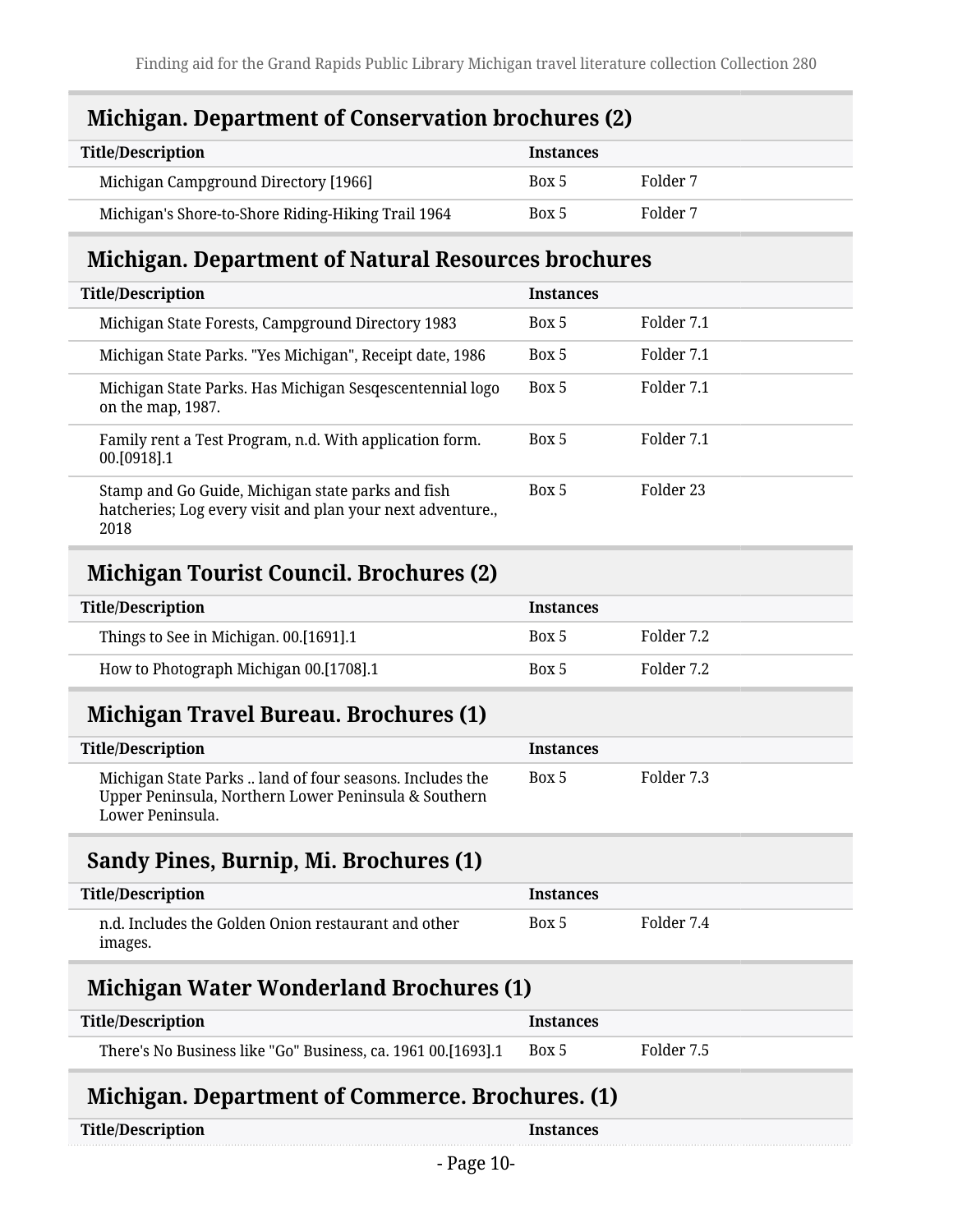| Travel Michigan Handicapper's Mini-Guide / prepared by<br>Michigan Travel Commission. Received stamp date 1978.<br>Has Document no. CM T727:2H23. 00.[1705].1                                                                                                           | Box 5 | Folder <sub>8</sub> |
|-------------------------------------------------------------------------------------------------------------------------------------------------------------------------------------------------------------------------------------------------------------------------|-------|---------------------|
| Tourism in Michigan. Upjohn Institute Tourist Study by<br>Frank W. Suggitt. Mason, Mi. [brochure]. Received date<br>stamp 1961. 00.[1690].1                                                                                                                             | Box 5 | Folder 8.5          |
| Deluxe Picture Book of Michigan in Beautiful National Color.<br>Dexter Press, 1966. "Michigan Water-Winter Wonderland"<br>on back cover. 00.[893].1                                                                                                                     | Box 5 | Folder 9            |
| Deluxe Picture Book of Michigan. Berrien Center, Mi.:<br>Penrod-Hiawatha Card Co., 1974. 00.[1725].1                                                                                                                                                                    | Box 5 | Folder 10           |
| Fall Travel Planner. Published by Travel Bureau, Michigan<br>Department of Commerce, 1987. 00.[1729].1                                                                                                                                                                  | Box 5 | Folder 11           |
| Ford Times Recreation Map of the Great Lakes. Dearborn :<br>Ford Motor Company, 1965. Folding picture map. 00.[xxxx].1                                                                                                                                                  | Box 5 | Folder 12           |
| Lake Michigan Circle Tour. Grand Rapids : West Michigan<br>Tourist Association, 1989. 00.[1728].1                                                                                                                                                                       | Box 5 | Folder 13           |
| Picturesque Rides: Lake Michigan Parks and Resorts<br>Announcement for Season 1903. Chicago, Ill. : Illinois<br>Engraving Co., 1903 00.[0897].1                                                                                                                         | Box 5 | Folder 14           |
| The Magic of Michigan. Lansing: Michigan Tourist Council,<br>n.d. [ca. Late 1950's, early 1960's] 00.[1713].1                                                                                                                                                           | Box 5 | Folder 15           |
| [Memorandum] 8 October 1964. To: All 1964 Candidates<br>for the Senate and House of Representatives of Michigan<br>From: Richard Teranes, Chairman, Michigan Committee on<br>Education for the Hospitality. RE: Expansion of Tourist and<br>Resort Services 00.[1723].1 | Box 5 | Folder 16           |
| Michigan. G.R.: Michigan Tourist & Resort Assoc. [1920]<br>"Along 'The Great Lake Way.'" See: Bathing on Lake<br>Michigan at 280-5-6 above, which has a similar publication<br>format. Formerly M910.M58t 00.[0859].1                                                   | Box 5 | Folder 17           |
| Michigan : a jewel of many facets. Lansing : Michigan<br>Tourist Council, 1944. Formerly M917.74.M582mi 00.[0938].1                                                                                                                                                     | Box 5 | Folder 18           |
| Michigan : a summer and health resort state : a directory of<br>Michigan summer resorts, mineral springs and sanitaria /<br>Robert P. Hudson. Lansing: State Board of Health; Robert<br>Smith Printing Co., 1898. Formerly M91.M586 00.[0866].1                         | Box 5 | Folder 19           |
| Michigan Autumn Color Tour Guide. n.d. Includes a state<br>map coded with the various tour numbers on the cover, and<br>individual maps, plus a paragraph description for each of<br>the 24 tours. 00.[1704].1                                                          | Box 5 | Folder 20           |
| Michigan Calendar of Travel Events October 1976- March<br>1977. Lansing: Michigan Travel Commission 00.[1696].1                                                                                                                                                         | Box 5 | Folder 21           |
| Michigan Country Carousel : touring Michigan farms /<br>Michigan Department of Agriculture and Michigan Tourist                                                                                                                                                         | Box 5 | Folder 22           |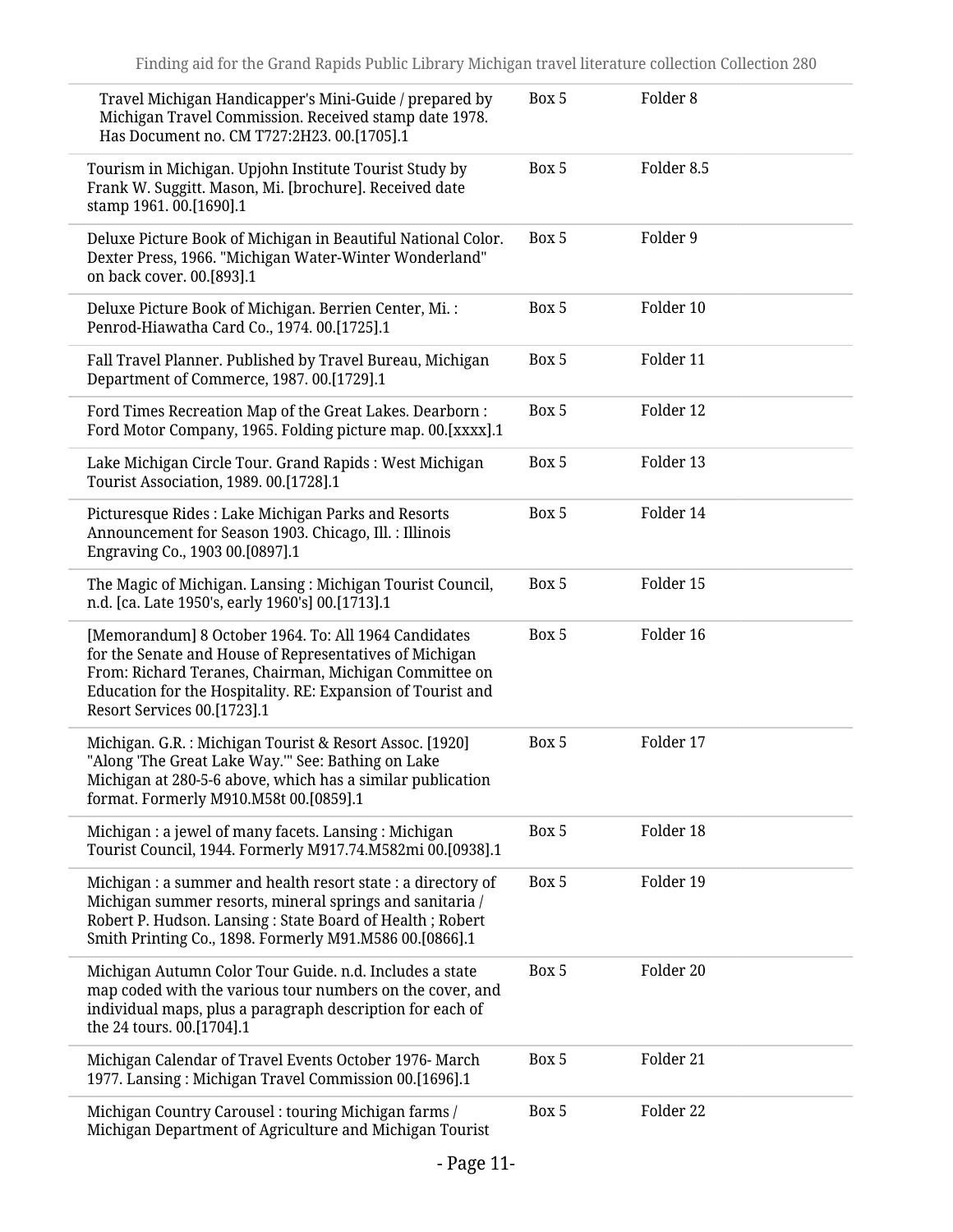Council, [1973]. Received date stamp: 1973. Has Yellow centerfold insert "Pick-Your-Own Farms and Farm Markets" listing sever tours. 00.[1697].1

| Michigan en Zijne Hulpbronnen. Grand Rapids: "De<br>Standaard" Drukkerij, D. Schram, 1883. Includes folded<br>map at front: Michigan / prepared for the Commissioner of<br>Immigration by Henry S. Stebbins, Chicago. 1881. Formerly<br>M91.M58:2h 00.[0821].1                                                                       | Box 6         | Folder 1   |
|--------------------------------------------------------------------------------------------------------------------------------------------------------------------------------------------------------------------------------------------------------------------------------------------------------------------------------------|---------------|------------|
| Michigan Hiking – Riding Trail / Michigan Trail Riders, Inc.<br>Traverse City, Mi.: Chamber of Commerce, c.1969. Cover art<br>by Traverse City artist Duane "Bud" Weert.<br><b>Scope and Contents</b>                                                                                                                                | <b>Box 11</b> | Folder OVE |
| Includes 10 folded maps for Michigan counties,<br>provided by the Michigan Dept. of Conservation.<br>Accompanied by [flyer] Michigan Riding & Hiking<br>Trails. Northern Lower Peninsula 3/1970; 3 loose maps<br>of the type included in the publication, for: Benzie<br>County "Map II," Leelanau County "Map I" and Lake<br>County |               |            |

#### <span id="page-11-0"></span>**Michigan in Summer : Pennsylvania Railroad. Chicago : Poole Bros., Inc., (4). 00.[0872-0875]. Formerly M91 P384**

| <b>Title/Description</b>                                                                                                                                                                                                                                                                                                         | <b>Instances</b> |                     |
|----------------------------------------------------------------------------------------------------------------------------------------------------------------------------------------------------------------------------------------------------------------------------------------------------------------------------------|------------------|---------------------|
| 1925                                                                                                                                                                                                                                                                                                                             | Box 6            | Folder 2            |
| 1926                                                                                                                                                                                                                                                                                                                             | Box 6            | Folder 2            |
| 1929                                                                                                                                                                                                                                                                                                                             | Box 6            | Folder 2            |
| 1931                                                                                                                                                                                                                                                                                                                             | Box 6            | Folder 2            |
| Michigan Inter-Agency Council for Recreation. Report 00.<br>$[0919]$ .1                                                                                                                                                                                                                                                          | Box 6            | Folder 3            |
| Michigan of the Blue Waters. Lansing: State of Mich. Tourist<br>& Resort Commission, [1934]. Has received stamp date in<br>1934.00.[0858].1                                                                                                                                                                                      | Box 6            | Folder 4            |
| Michigan State Parks / Automobile Club of Michigan,<br>Touring Dept., 1957/1958 ed. 00.[0910].1                                                                                                                                                                                                                                  | Box 6            | Folder 5            |
| Michigan Summer Resorts, including Michigan East Coast<br>Resorts : a guide to the summering places in the lake and<br>river region of the State of Michigan  Pere Marquette<br>Railroad; Chicago: Poole Bros, Railway Printers. Includes:<br>1911 (00.[0857].1); 1916 (00.[0876].1) and 1923 (00.[0870].1).<br>Formerly M91 P41 | Box 6            | Folder <sub>6</sub> |
| Michigan  there's no air like that of Michigan. G.R. : Mich.<br>Tourist & Resort Assoc.; G.R.: Dean Hicks, [1919]. Has<br>received stamp dated 1919. Formerly M91.M58t 00.[0871].1                                                                                                                                               | Box 6            | Folder 7            |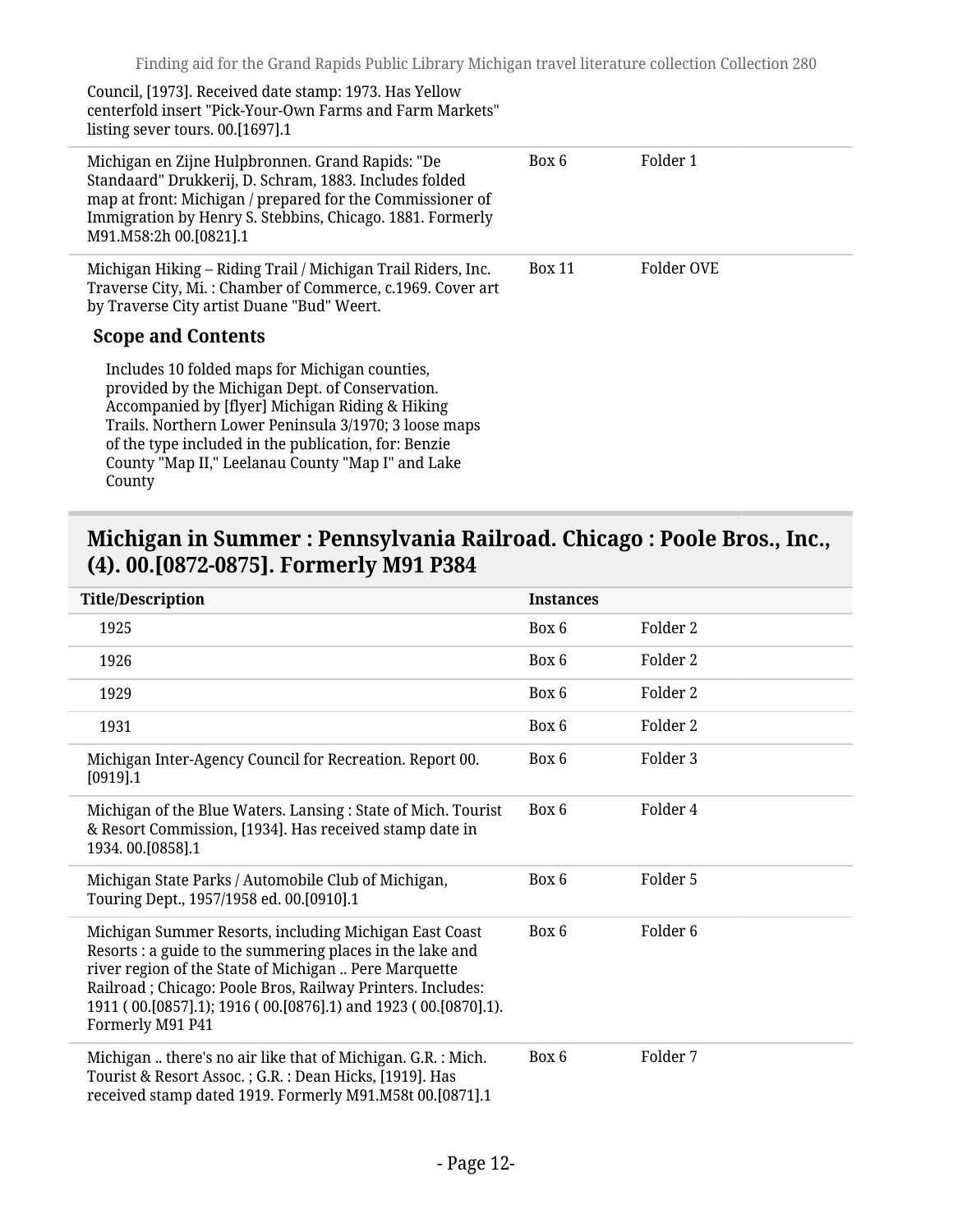## <span id="page-12-0"></span>**Michigan Tourist and Resort Association.**

| <b>Title/Description</b> |                                                                                                                                                                                                                                                               | <b>Instances</b> |            |
|--------------------------|---------------------------------------------------------------------------------------------------------------------------------------------------------------------------------------------------------------------------------------------------------------|------------------|------------|
| $[2863]$ .1              | Annual Report. 1917/18 G.R. : White Printing, 1918. 00.                                                                                                                                                                                                       | Box 6            | Folder 7.5 |
|                          | [West Michigan Vacation Directory?] (2 items) Cover<br>missing. Title is only a guess. Item 1: 56 pages, organized<br>by counties alphabetically. 00.[xxxx].1 Item 2: n.d.<br>Fragments, detached papers, perhaps incomplete, ending<br>with pg. 56. 1987.063 | Box 6            | Folder 8   |

## <span id="page-12-1"></span>**Michigan Tourist Council, Annual Report**

| <b>Title/Description</b>                                                                                                                                                                                                                                                                      | <b>Instances</b> |            |
|-----------------------------------------------------------------------------------------------------------------------------------------------------------------------------------------------------------------------------------------------------------------------------------------------|------------------|------------|
| 1960 00.[1695].1                                                                                                                                                                                                                                                                              | Box 6            | Folder 9   |
| 1965 00.[1710].1                                                                                                                                                                                                                                                                              | Box 6            | Folder 9   |
| Michigan Travel Ideas: Official State of Michigan Travel<br>Guide. Midwest Living, 2002 00.[2248].1                                                                                                                                                                                           | Box 6            | Folder 9.5 |
| Michigan Vacation Guide. Lansing, Mi.: State of Michigan<br>Tourist Bureau, [1938]. Formerly M91.M58v 00.[0861].1                                                                                                                                                                             | Box 6            | Folder 10  |
| Picknicker's Map of Michigan Roadside Parks and Freeway<br>Rest Areas; and Trailer Owners Guide to Michigan Sanitary<br>Disposal Stations (two copies of the latter)/Mich. Dept. of<br>State Highways, Motorist Services Div. n.d. Includes 00.<br>$[915-916]$ and 00.[1684]                  | Box 6            | Folder 11  |
| Rand McNally official auto road map : Michigan. Chicago :<br>Rand McNally, c.1930. Includes a mileage chart, small maps<br>for certain cities, including Chicago, Toledo, and northern<br>Indiana communities. Data on population and altitude, plus<br>hotel information. 2003.074 9/24/2003 | Box 6            | Folder 12  |
| Pleasure's Pathway: Michigan's Popular Resorts. Olivet, Mi.:<br>Wever & Obenauer, n.d. [ca. 1891]. Formerly M91.P71 00.<br>$[0878]$ .1                                                                                                                                                        | Box 6            | Folder 13  |
| Seasons and the Seas: the Michigan, the almost islands of<br>the Great Lakes. Lansing: Michigan Tourist Council, n.d. 00.<br>$[1727]$ .1                                                                                                                                                      | Box 6            | Folder 14  |
| State of our Parks : a report prepared by Automobile Club<br>of Michigan, Nov. 1956. Cover Painting by Chuck Schafer 00.<br>[899] .1                                                                                                                                                          | Box 6            | Folder 15  |
| Jackson: United Commercial Travelers of America. Fifth<br>Annual Session of the Grand Council of Michigan. Jackson:<br>Jackson Council 57; Jackson Citizen, 1898. 00.[1833].                                                                                                                  | Box 6            | Folder 16  |
| Warm Weather Travel Planner. Published by Travel Bureau,<br>Dept. TP, Michigan Department of Commerce, Lansing, Mi.<br>1987.00.[1730].1                                                                                                                                                       | Box 6            | Folder 17  |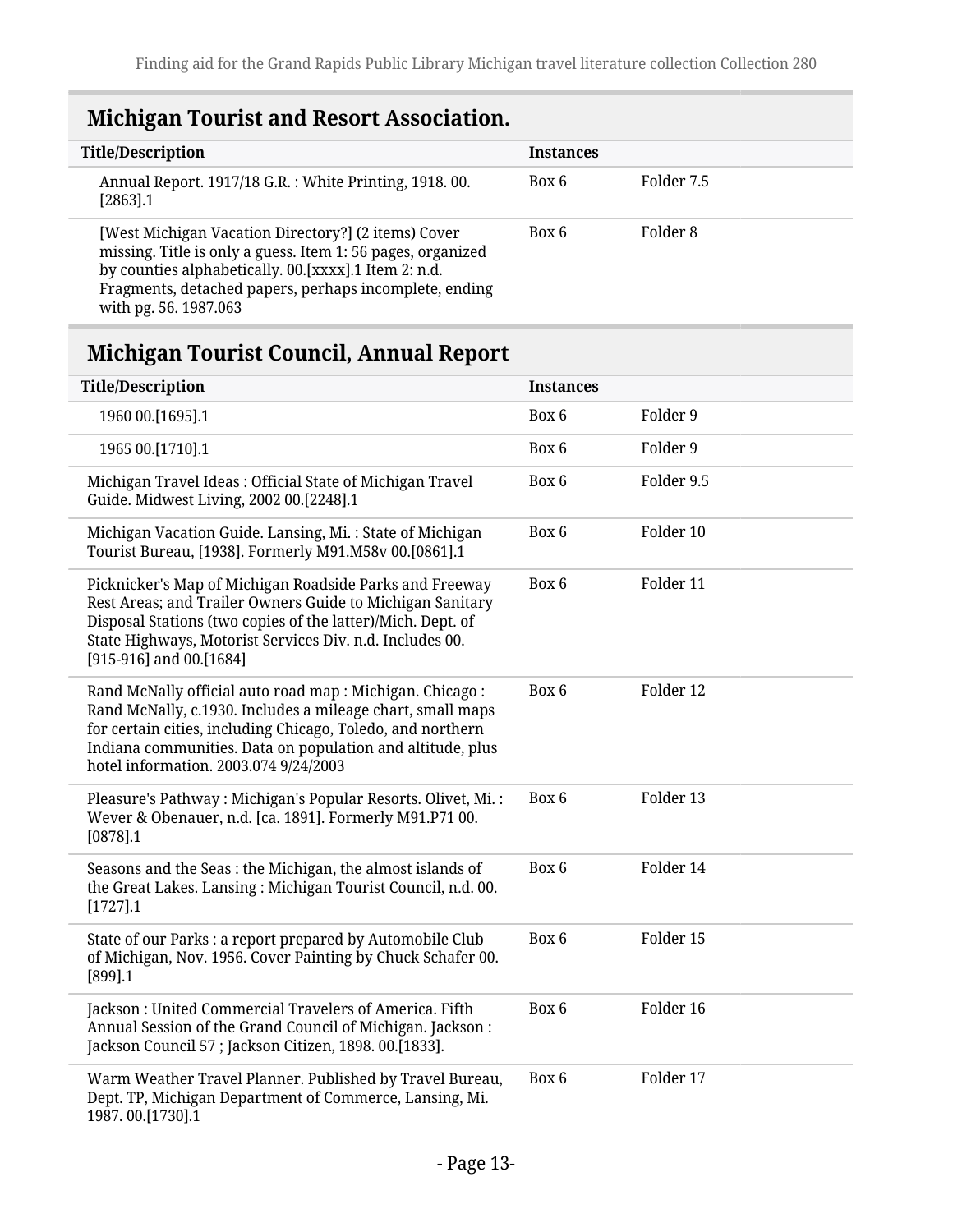| West Michigan Travel Guide / West Michigan Tourist Assoc.<br>83rd edition, 2000-2001. 00.[2591].1                                                                                                                                                                                                           | Box 6         | Folder 18            |
|-------------------------------------------------------------------------------------------------------------------------------------------------------------------------------------------------------------------------------------------------------------------------------------------------------------|---------------|----------------------|
| Your Directory to Michigan Hospitality. G.R.: Michigan's<br>Regional Tourist Assoc. n.d. (2) Copy 1: 00.[1720].1 - 36 pgs.<br>Has different front cover than copy 2, but same back cover.<br>Has handwritten date on front of 1973. Copy 2: 00.[1724].1 -<br>38 pgs. Form 473 Has received stamp date 1973. | Box 6         | Folder 19            |
| Your Pass to Four Seasons of Fun, Michigan State Parks<br>are open all year. N.d. [1 sheet, printed front & back] "Yes<br>Michigan" era. 00.[0900].1                                                                                                                                                        | Box 6         | Folder <sub>20</sub> |
| Gull Lake Michigan: an ideal place for a summer vacation:<br>fishing, boating, and swimming (brochure). n.d. Accession<br>2017.040.                                                                                                                                                                         | Box 10        | Folder 7             |
| Where to fish in Western Michigan. Brochure published by<br>the Grand Rapids Herald, 1932. Accession 2017.040., 1932                                                                                                                                                                                        | <b>Box 10</b> | Folder <sub>8</sub>  |
| Michigan Fish Law Digest, 1942. Published by the Michigan<br>Department of Conservation (2 copies). Accession 2017.040.,<br>1942                                                                                                                                                                            | Box 10        | Folder 9             |
| Historic Michigan Travel Guide: 1980-1981. Published by the<br>Historical Society of Michigan. Accession 2017.040., 1980                                                                                                                                                                                    | Box 10        | Folder 10            |
| Historic Michigan Travel Guide, 5th ed. Published by the<br>Historical Society of Michigan. Accession 2017.096., 2010                                                                                                                                                                                       | <b>Box 10</b> | Folder 10            |

## <span id="page-13-0"></span>**Series III. Upper Peninsula**

<span id="page-13-1"></span>

| <b>Title/Description</b>                                                            | <b>Instances</b> |                     |
|-------------------------------------------------------------------------------------|------------------|---------------------|
| Brochures: The Upper Peninsula of Michigan ca. 1920s                                | Box 7            | Folder 1            |
| [Brochures]                                                                         |                  |                     |
| <b>Title/Description</b>                                                            | <b>Instances</b> |                     |
| Baraga State Park ca. 1979.                                                         | Box 7            | Folder 2            |
| Finest Attractions in Michigan's Upper Peninsula, Historic<br>Fayette Townsite n.d. | Box 7            | Folder 2            |
| Copper Harbor Lighthouse Tour at Fort Wilkins State Park<br>n.d.,                   | Box 7            | Folder 2            |
| Fort Wilkins Historic Complex (2) n.d.                                              | Box 7            | Folder 2            |
| Indian Lake and Palms Book State Parks Ca. 1973                                     | Box 7            | Folder 2            |
| Lake Gogebic State Park ca. 1980                                                    | Box 7            | Folder 2            |
| Porcupine Mountains Wilderness State Park n.d.                                      | Box 7            | Folder <sub>2</sub> |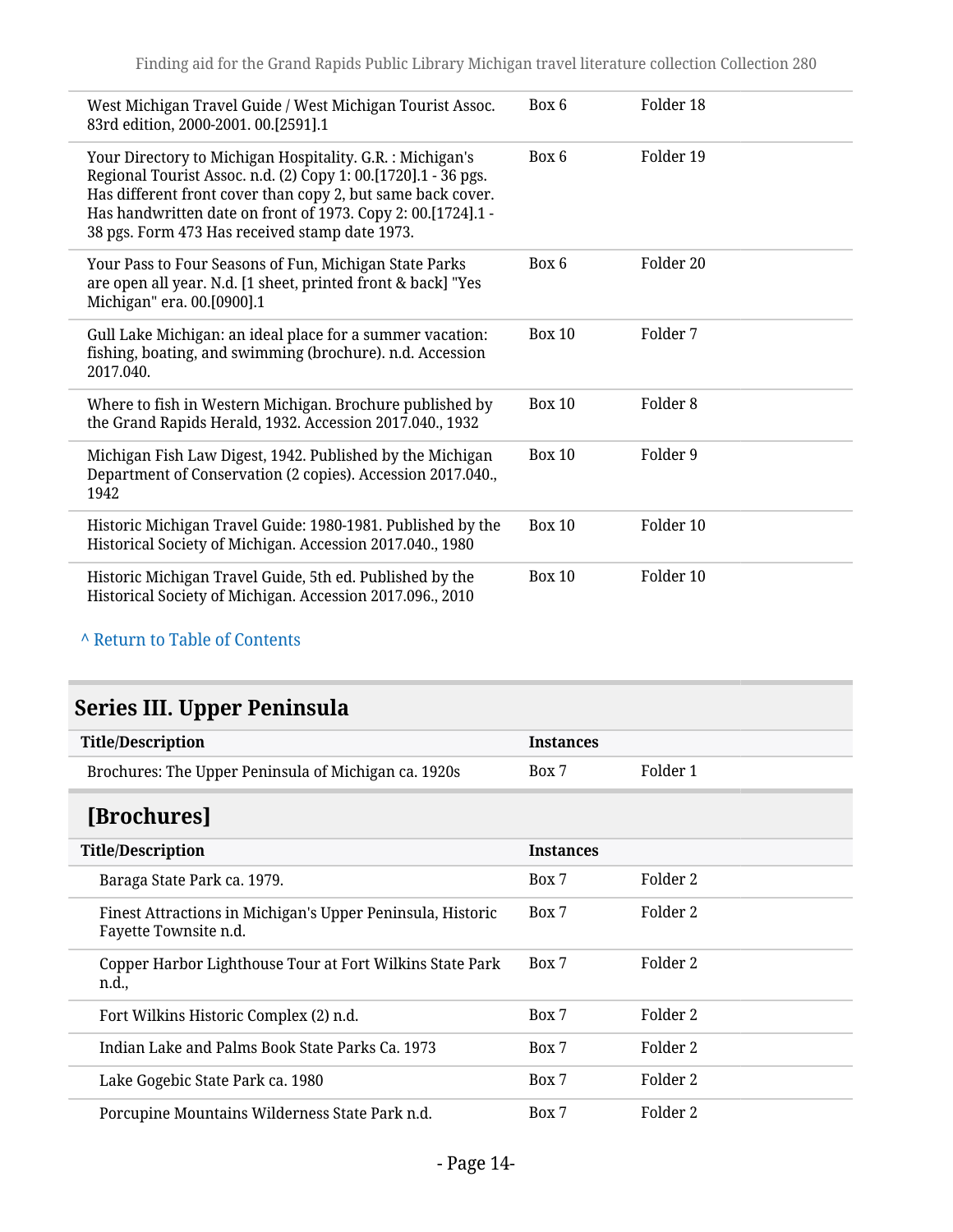| Tahquamenon Falls State Park ca. 1979                                                                                                                                                                | Box 7 | Folder 2            |
|------------------------------------------------------------------------------------------------------------------------------------------------------------------------------------------------------|-------|---------------------|
| Complete Guidebook to Michigan's Upper Peninsula / Irvin<br>W. & Georgia M. Horton. Sault Ste. Marie: ?, 1957.4???                                                                                   | Box 7 | Folder 3            |
| Cloverland: Upper Peninsula of Michigan, the Tourists<br>Paradise. Formerly M917.749.Up6                                                                                                             | Box 7 | Folder 4            |
| Copper Country of Michigan: Keweenaw Land, Isle Royale /<br>Hougton, Mi.: Copper Country Vacationist League. ca. 1945.<br>Formerly Mke91.C79c 00.[3750].1                                            | Box 7 | Folder 4.5          |
| For Those Who Golf : Hiawatha's Golf Course, giving golfing<br>opportunities in the Upper Peninsula of Michigan.                                                                                     | Box 7 | Folder 5            |
| Green Book : guide to the land of Hiawatha. Marquette :<br>Upper Peninsula Development Bureau, n.d.                                                                                                  | Box 7 | Folder <sub>6</sub> |
| Land of Hiawatha, Upper Peninsula of Michigan : the<br>Tourists Paradise / Marquette, Mi.: Upper Peninsular<br>Development Bureau, n.d. 00.[3891].1                                                  | Box 7 | Folder 6.5          |
| Make the Most of Michigan's Central Upper Peninsula. Iron<br>Mountain: Upper Peninsula Travel & Recreation Assoc., n.d.                                                                              | Box 7 | Folder 7            |
| Make the Most of Michigan's Western Upper Peninsula /<br>Iron Mountain: Upper Peninsula Travel and Recreation<br>Association, n.d.                                                                   | Box 7 | Folder <sub>8</sub> |
| Michigan's Upper Peninsula Official Guide. Marquette :<br>Upper Michigan Tourist Association, 1961.                                                                                                  | Box 7 | Folder 9            |
| North to Adventure in Michigan's Upper Peninsula / Beatrice<br>Morgan Putnam. Detroit : Putnam Feature Services, 1960.<br>Formerly M917 749 P977                                                     | Box 7 | Folder 10           |
| Phil DeGraff's Birchwood, Trout Lake, Michigan. GR :<br>DeVries Printing Co., ca. 1936. Woodblocks, pen sketches<br>and lithographs by Stanley C. DeGraff, GR. Mich. 00.[3012].1                     | Box 7 | Folder 10.5         |
| Sault St. Marie Michigan and the Soo Locks. Berrien Center,<br>Mich.: Hiawatha Card Co., 1971.                                                                                                       | Box 7 | Folder 11           |
| Story of Blaney Park / Edward Dreier.                                                                                                                                                                | Box 7 | Folder 12           |
| Souvenir of Sault Ste. Marie, Mich. Sault St. Marie : A.E.<br>Young, n.d. M917.7491 So89                                                                                                             | Box 7 | Folder 13           |
| Vacation Guide of the Iron District in Michigan's Upper<br>Peninsula / Ottawa Tourist Association                                                                                                    | Box 7 | Folder 14           |
| Waterfall Wonderland of the Upper Peninsula of Michigan /<br>Upper Peninsula of Michigan Advertising Council, n.d.                                                                                   | Box 7 | Folder 15           |
| Writer's Program, Work Projects Administration<br>[Pamphlet] / Lansing : Michigan Department of<br>Conservation, ca. 1930s. Includes Gogebic State Park, J.W.<br>Wells State Park, Onaway State Park | Box 7 | Folder 16           |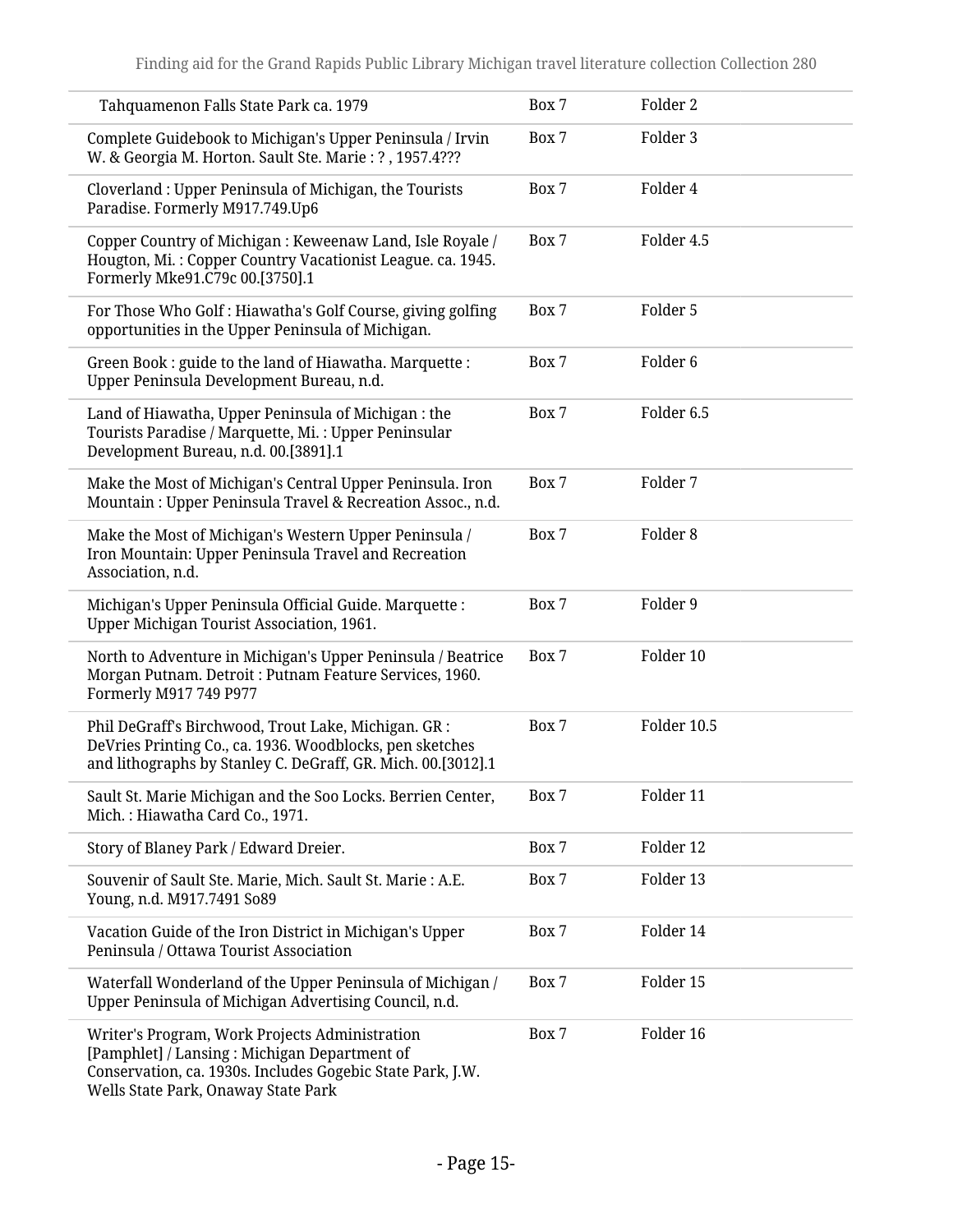<span id="page-15-1"></span><span id="page-15-0"></span>

| <b>Series IV. Northern Lower Peninsula</b>                                                                                                                      |                  |             |  |  |
|-----------------------------------------------------------------------------------------------------------------------------------------------------------------|------------------|-------------|--|--|
| <b>Title/Description</b>                                                                                                                                        | <b>Instances</b> |             |  |  |
| Arbutus: A Camp for Girls on Lake Arbutus. Mayfield, Grand<br>Traverse County, Michigan, ca. 1935. Formerly MGn 796. Ar<br>1'35                                 | Box 7            | Folder 17   |  |  |
| Bay View, The Summer City of Michigan. Bay View : J.F.<br>Arnold, 1894. Formerly MEm B91. B66                                                                   | Box 7            | Folder 18   |  |  |
| [Brochures]                                                                                                                                                     |                  |             |  |  |
| <b>Title/Description</b>                                                                                                                                        | <b>Instances</b> |             |  |  |
| Harrisville State Park                                                                                                                                          | Box 7            | Folder 19   |  |  |
| Hartwick Pines Lumbering Museum                                                                                                                                 | Box 7            | Folder 19   |  |  |
| <b>Hartwick Pines State Park</b>                                                                                                                                | Box 7            | Folder 19   |  |  |
| Hartwick Pines State Park and Logging Museums                                                                                                                   | Box 7            | Folder 19   |  |  |
| Historic Beaver Island                                                                                                                                          | Box 7            | Folder 19   |  |  |
| <b>Ludington State Park</b>                                                                                                                                     | Box 7            | Folder 19   |  |  |
| Manistee County: the Spirit of the Woods                                                                                                                        | Box 7            | Folder 19   |  |  |
| <b>Rifle River Recreation Area</b>                                                                                                                              | Box 7            | Folder 19   |  |  |
| Walker Tavern Historic Complex                                                                                                                                  | Box 7            | Folder 19   |  |  |
| Camp Pet-O-Se-Ga: The Log Cabin Camp For Boys with<br>Navigation Facilities / Petosky. Formerly MemP796.54.C15<br>00.[1946].1                                   | Box 7            | Folder 20   |  |  |
| Charlevoix. Charlevoix Board of Commerce, 1906. Formerly<br>Mch91.C38 00.[2402].1                                                                               | Box 7            | Folder 20.5 |  |  |
| Charlevoix, the Beautiful: the Resort City on Three Lakes.<br>Formerly MCh91 C38 c'37                                                                           | Box 7            | Folder 21   |  |  |
| Grand Traverse: the Summer Land. Traverse City: Ebner<br>Brothers, [1910]                                                                                       | Box 7            | Folder 22   |  |  |
| Indian Play Hiawatha. Summer Season Annually at Wa-Ya-<br>Ga-Mug near Petoskey, Michigan. Grand Rapids: Dean-Hicks<br>Printing Co., ca. 1905. See Coll. 281-7-3 | Box 7            | Folder 23   |  |  |
| Ludington Bath-House Company M613.4 L96                                                                                                                         | Box 7            | Folder 24   |  |  |
| Manistee, Michigan on the Scenic Paved Highway M-11 -<br>U.S. 31. Formerly MMn M9 M29                                                                           | Box 7            | Folder 25   |  |  |
| Manistee Trail / Dave Snoek. Grand Rapids : Michigan Trail<br>Finders Club, n.d. Formerly M917.7458 M582m                                                       | Box 7            | Folder 26   |  |  |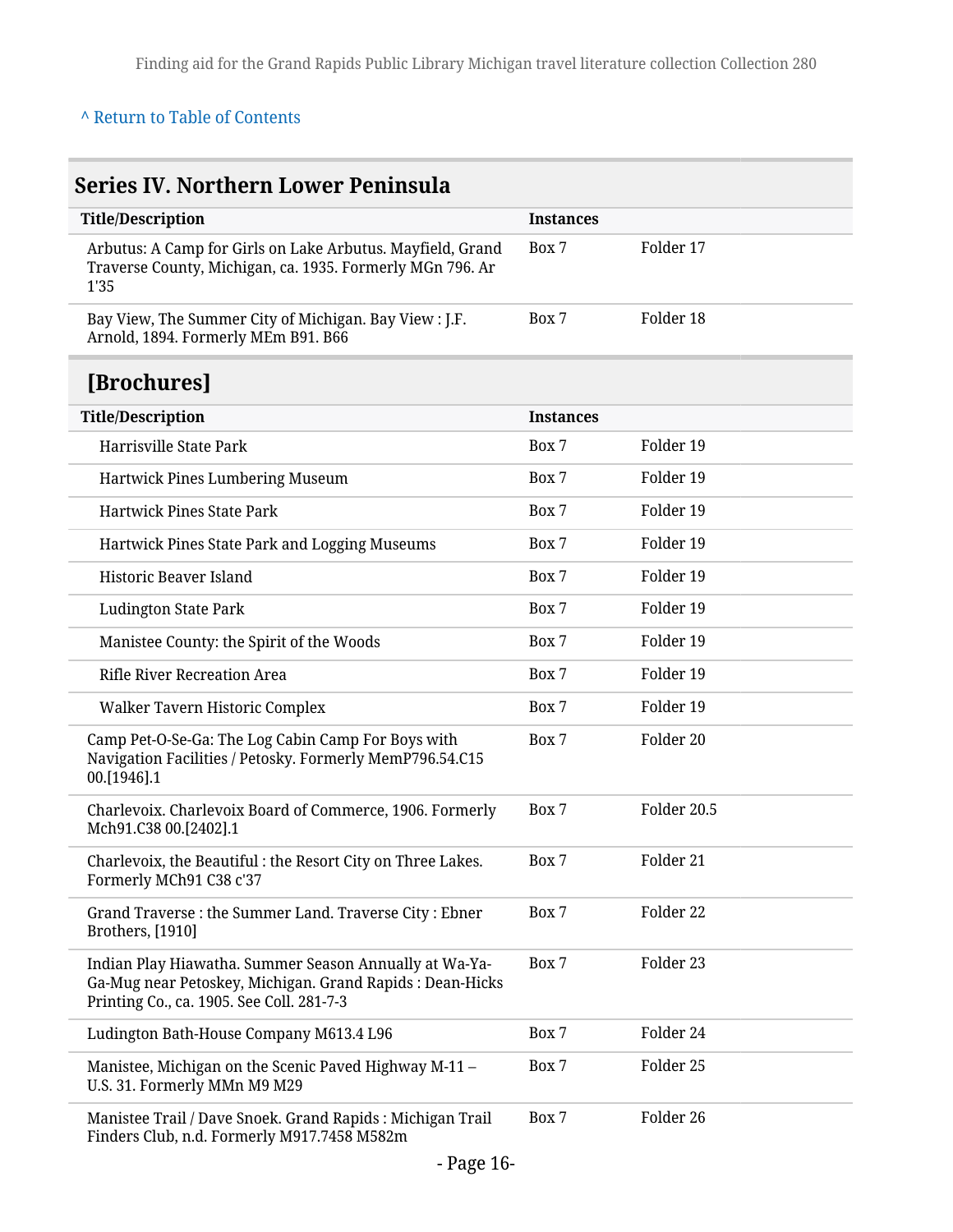| Michigan Resorts on Little Traverse Bay. M917.7488 W574                                                                                                                                                                                                                                                                                                                                                                                                                                                                          | Box 7         | Folder 27 |
|----------------------------------------------------------------------------------------------------------------------------------------------------------------------------------------------------------------------------------------------------------------------------------------------------------------------------------------------------------------------------------------------------------------------------------------------------------------------------------------------------------------------------------|---------------|-----------|
| Mim's Map Guide to the Traverse Region / Mimi Bruder and<br>Don Hunt. Mim's Map Guides LLC, c.2008. P                                                                                                                                                                                                                                                                                                                                                                                                                            | <b>Box 12</b> |           |
| Northern Michigan: Handbook for Travelers / James Gale<br>Inglis. Petoskey: Geo. E. Sprang, 1898. Formerly M917.74<br>In4n                                                                                                                                                                                                                                                                                                                                                                                                       | Box 7         | Folder 28 |
| Petoskey and Little Traverse Bay. Petoskey: Geo. E. Sprang,<br>1895                                                                                                                                                                                                                                                                                                                                                                                                                                                              | Box 7         | Folder 29 |
| Swigart Tract in Mason, Manistee, Lake and Wexford<br>Counties. Has received stamp date of 1913. 00.[0888].1                                                                                                                                                                                                                                                                                                                                                                                                                     | Box 8         | Folder 1  |
| Traverse Bay Resorts: Petoskey, Charlevoix, Grand Traverse<br>and the other  Toronto: W.G. MacFarlane, n.d. M917.7464<br>T698 00.[0934].1                                                                                                                                                                                                                                                                                                                                                                                        | Box 8         | Folder 2  |
| Traverse City : a world apart / [Traverse City] Convention &<br>Visitors Bureau, [2003]                                                                                                                                                                                                                                                                                                                                                                                                                                          | <b>Box 12</b> |           |
| <b>Scope and Contents</b>                                                                                                                                                                                                                                                                                                                                                                                                                                                                                                        |               |           |
| Folder of literature, 4 items. Date from letter<br>accompanying receipt of folder. 2006.069. Items<br>include: Traverse City : your guide to Traverse City<br>and the surrounding area, 03, v. 11.; Traverse City : a<br>world apart : meeting planners guide. Has a pocket<br>with 10 items, one of which is a folded double page<br>area map.; Traverse City : a world apart : everything<br>under the sun. [folded flyer]; Traverse City : a world<br>apart : Michigan's Gold Coast; Business card for Jeanne<br>Skarupinski. |               |           |
| Vacation Days in Michigan's Grand Traverse Bay Region,<br>1960. 00.[0931].1. Formerly M917.7464 V131                                                                                                                                                                                                                                                                                                                                                                                                                             | Box 8         | Folder 3  |
| Why Harbor Springs Michigan? Harbor Springs : The<br>Republican, n.d. Formerly MemH91.H21 00.[1908].1                                                                                                                                                                                                                                                                                                                                                                                                                            | Box 8         | Folder 4  |
| Ludington State Park / David Kaplan. Lansing: Work<br>Projects Administration, n.d. 1930's era.                                                                                                                                                                                                                                                                                                                                                                                                                                  | Box 8         | Folder 5  |
| Manitou: The Magazine of Leelenau, 5th Anniversary Issue,<br>2014                                                                                                                                                                                                                                                                                                                                                                                                                                                                | Box 7         | Folder 31 |
| Michigan Polar Equator Trail book, 1973                                                                                                                                                                                                                                                                                                                                                                                                                                                                                          | <b>Box 10</b> | Folder 11 |
| A Return to Table of Contents                                                                                                                                                                                                                                                                                                                                                                                                                                                                                                    |               |           |

## <span id="page-16-0"></span>**Series V. Mackinaw City/Mackinaw Island**

| <b>Title/Description</b> | Instances |
|--------------------------|-----------|
|                          |           |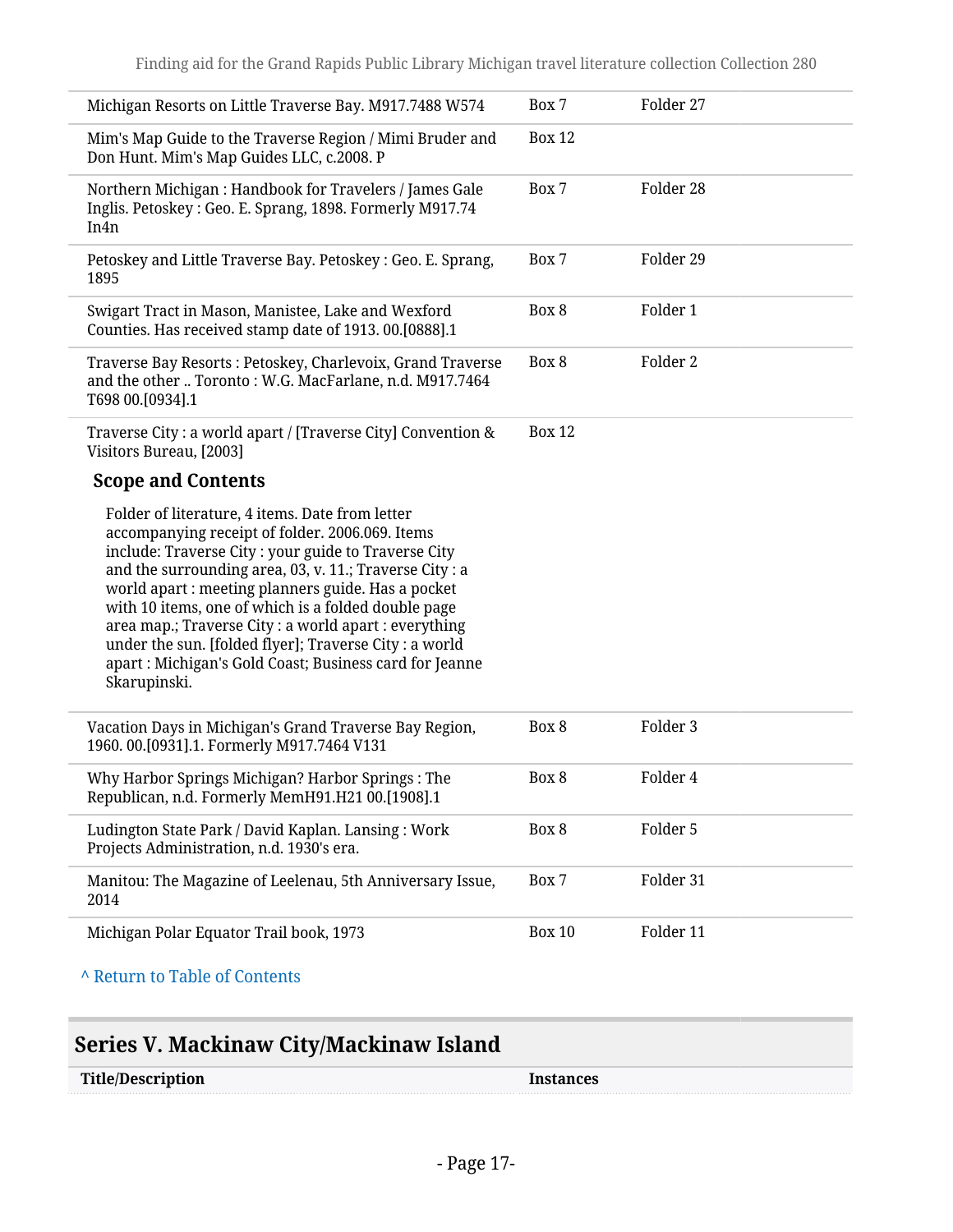| [Brochure] Old Mill Creek / State Historical Park, Mackinaw<br>City, Michigan. Mackinac Island State Park Commission,<br>1984.00.[XXXX].1 | Box 8 | Folder 6 |
|-------------------------------------------------------------------------------------------------------------------------------------------|-------|----------|
| Mackinac: Gem of the Lakes / E.J. MacAdam. New York :<br>Albertype Co., n.d. Formerly MM91 M21 00.[1910].1                                | Box 8 | Folder 7 |
| Picturesque Island of Mackinac : / E.J. MacAdam. New York :<br>Albertype Co., 1893. Formerly M91.P58 00.[0869].1                          | Box 8 | Folder 8 |

#### <span id="page-17-0"></span>**Standard Guide to Mackinac Island and Northern Lake Resorts / Foster & Reynolds,. Formerly M91.R33. 00.[0809-0810]**

| Title/Description | Instances |           |
|-------------------|-----------|-----------|
| c. 1899, 1902     | Box 8     | Folder 9  |
| 1904              | Box 8     | Folder 10 |

#### **^** [Return to Table of Contents](#page-1-0)

#### <span id="page-17-1"></span>**Series VI. Detroit and Eastern Michigan**

### <span id="page-17-2"></span>**Michigan. Department of Natural Resources. [Brochures] (6)**

| <b>Title/Description</b>                                                                                                                                                                                          | <b>Instances</b> |           |
|-------------------------------------------------------------------------------------------------------------------------------------------------------------------------------------------------------------------|------------------|-----------|
| Bay City State Park                                                                                                                                                                                               | Box 8            | Folder 11 |
| <b>Highland Recreation Area</b>                                                                                                                                                                                   | Box 8            | Folder 11 |
| Pinckney Recreation Area                                                                                                                                                                                          | Box 8            | Folder 11 |
| Proud Lake Recreation Area                                                                                                                                                                                        | Box 8            | Folder 11 |
| Walker Tavern Historic Complex, Cambridge State<br>Historic Park, Cambridge Junction, Mi. "A Secretary of<br>State Human History Project administered in cooperation<br>with the Department of Natural Resources. | Box 8            | Folder 11 |
| <b>Waterloo Recreation Area</b>                                                                                                                                                                                   | Box 8            | Folder 11 |

### <span id="page-17-3"></span>**East Michigan Tourist Association.**

| <b>Title/Description</b>                                                                                                                | <b>Instances</b> |
|-----------------------------------------------------------------------------------------------------------------------------------------|------------------|
| East Michigan : Eat Sleep Shop Directory. Keep Fit in<br>Nature's Air Conditioned Playground. [1942]. Formerly<br>My91.Ea7d 00.[3888].1 | <b>Box 8.5</b>   |
| East Michigan Family Attractions / East Michigan Tourist<br>Assoc. Formerly VF. Folding brochure with map. 00.<br>$[1722]$ .1           | <b>Box 8.5</b>   |
| Eat Sleep Shop in East Michigan / East Michigan Tourist<br>Assoc. [1941]. Formerly My91.Ea7 00.[3875].1                                 | <b>Box 8.5</b>   |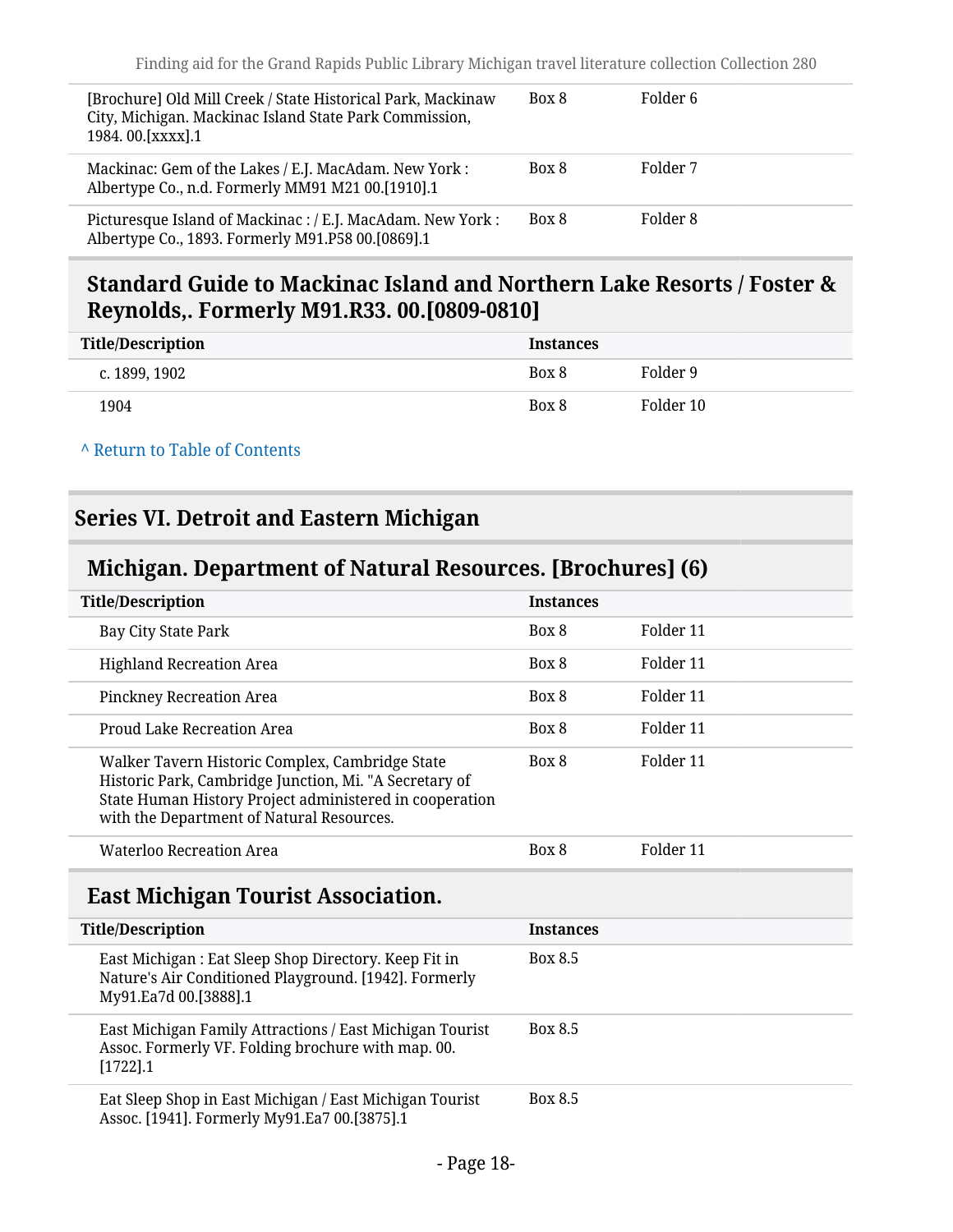| Build Your Health Vacation in East Michigan : Keep Fit for<br>Work. [1943]. Formerly My91.Ea7d 00.[3881].1                                                                                                                                                                   | Box 8.5 |             |
|------------------------------------------------------------------------------------------------------------------------------------------------------------------------------------------------------------------------------------------------------------------------------|---------|-------------|
| Greenfield Village & Henry Ford Museum, Dearborn, Mi.<br>[brochure] n.d. 00.[1702].1                                                                                                                                                                                         | Box 8   | Folder 11.2 |
| An Illustrated Guide to Dynamic Detroit / Beatrice Morgan<br>Putnam. Detroit: Industrial Publishing Corp., 1959.00.<br>$[0895]$ .1                                                                                                                                           | Box 8   | Folder 12   |
| Michigan and the Detroit Area / published by Southeastern<br>Michigan Tourist and Publicity Association and Detroit<br>Convention and Tourist Bureau. Detroit : the Association ;<br>Detroit: Speaker-Hines Printing Co., n.d. [ca. 1940?].<br>Formerly M91 So8d 00.[0819].1 | Box 8   | Folder 13   |
| See America First Magazine. Wisconsin: Bureau of<br>American Travel, Inc. [Bi-monthly]. Formerly M91 Se3. v.<br>9, no. 10, April-May 1925. Special East Michigan Edition.<br>00.[0818].1                                                                                     | Box 8   | Folder 14   |
| Southeastern Michigan. [1936] Has 1936 Michigan Fish<br>Laws. Formerly My91.So8 00.[3872].1                                                                                                                                                                                  | Box 8   | Folder 15   |

## <span id="page-18-0"></span>**Southeastern Michigan Tourist and Publicity Association**

| <b>Title/Description</b>                                                                                                                                                                                      | <b>Instances</b> |             |
|---------------------------------------------------------------------------------------------------------------------------------------------------------------------------------------------------------------|------------------|-------------|
| Michigan Southeastern Section. Southeastern Michigan<br>Tourist & Publicity Assoc. Detroit. [1945]. Formerly<br>MY91.So8h 00.[3873].1                                                                         | Box 8.5          |             |
| Michigan Southeastern Section. An All Year Vacation<br>Land. 250th Birthday Festival, 1701-1951. Formerly<br>My91.So8h 00.[3871].1                                                                            | Box 8            | Folder 15.1 |
| Southeastern Michigan Vacation Guide. 1958. Formerly<br>M91.So 00.[0816].1 See also 280-8-18.5                                                                                                                | Box 8            | Folder 15.2 |
| Touring Thru Southeastern Michigan. Southeastern Mich.<br>Tourist & Publicity Assn. Formerly My91.So8 or M91.So8.<br>00.[3886].1                                                                              | Box 8.5          |             |
| Vacations for Fitness and Victory: Michigan Southeastern<br>Section. Southeastern Michigan Tourist & Publicity Assoc.<br>Detroit. [1942]. Formerly My91.So8h 00.[3874].1                                      | Box 8.5          |             |
| Cutter's Guide to Mt. Clemens : the great health and<br>pleasure resort of Michigan / by Charles Cutter. 1893.<br>Compliments of Chamber of Commerce, Mt. Clemens, 3rd<br>ed. Formerly MMam91.C98 00.[3701].1 | Box 8            | Folder 15.5 |
| Karlsbad in America : the great American health resort<br>after European ideas, Mt. Clemens, Michigan. Detroit, Mi.:<br>Clinton Hotel and Sanitarium Company, 1909. Formerly<br>M613.3 C61 00.[2019].1        | Box 8            | Folder 16   |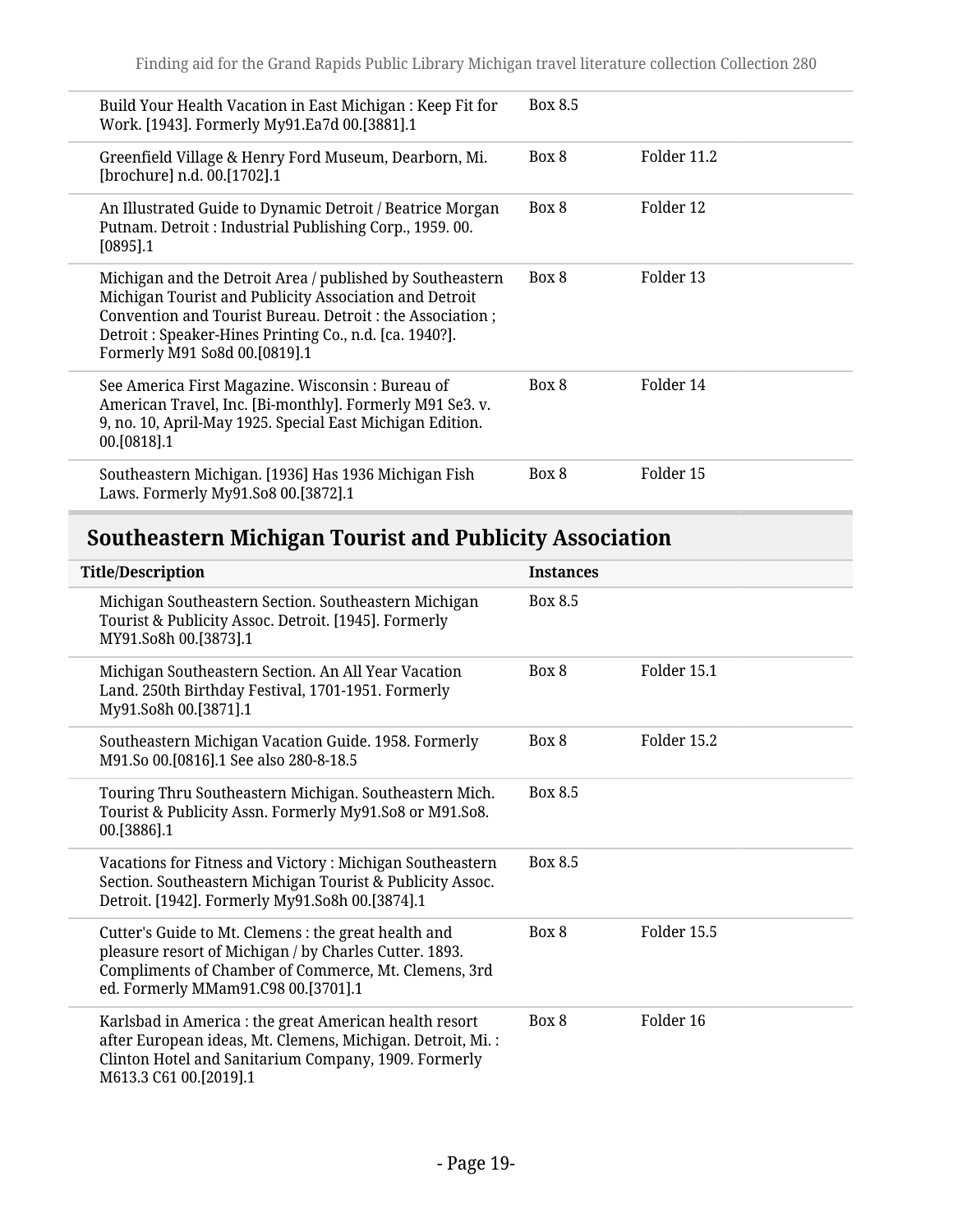| Mount Clemens, Michigan / issues by the Passenger<br>Department, Grand Trunk Railway System, 1912. Formerly<br>MMa M91 G76 00.[1911].1                                                                                                                                                                                                                                                                                                                                | Box 8 | Folder 17   |
|-----------------------------------------------------------------------------------------------------------------------------------------------------------------------------------------------------------------------------------------------------------------------------------------------------------------------------------------------------------------------------------------------------------------------------------------------------------------------|-------|-------------|
| Writer's Program, Work Projects Administration<br>[Pamphlets]. (7) Lansing: Michigan Department of<br>Conservation, ca. 1930                                                                                                                                                                                                                                                                                                                                          | Box 8 | Folder 18   |
| <b>Scope and Contents</b>                                                                                                                                                                                                                                                                                                                                                                                                                                             |       |             |
| Includes Where Millions Play, Bay City State<br>Park / Written by David Kaplan; Park Marks Site<br>of Grandiose Venture, Bloomer No. 2 State Park;<br>Cass Lake, Dodge Brothers No. 4, State Park; Dodge<br>Brothers No. 2, State Park; Island Lake, Dodge<br>Brothers No. 1, State Park; Sterling State Park;<br>State Park with 'A Bit of Ireland", Walter J. Hayes<br>State Park, See also 280-7-16 and 280-8-5 for other<br>Michigan Works Projects publications. |       |             |
| Vacations for Fitness and Victory, Michigan Southeastern<br>Section. Eastern Michigan Tourist & Publicity Assn. [1942].<br>Formerly MY91.So8h                                                                                                                                                                                                                                                                                                                         | Box 8 | Folder 18.5 |
| Family Fun at Walled Lake, Michigan / Walled Lake<br>Chamber of Commerce. Includes map by Lloyd C.<br>Chapman, Detroit, Mich. ca. 1960's(?) 00.[3011].1                                                                                                                                                                                                                                                                                                               | Box 8 | Folder 19   |

## <span id="page-19-0"></span>**Series VII. Western Michigan, not Kent County or Grand Rapids**

| <b>Title/Description</b>                                                                                                                                                                           | <b>Instances</b> |             |
|----------------------------------------------------------------------------------------------------------------------------------------------------------------------------------------------------|------------------|-------------|
| 48th Tulip Time Official Program, Holland, Michigan. May<br>11-14, 1977 00. [1703]. 1                                                                                                              | Box 8            | Folder 20   |
| Allegan County Heritage Trail : a self-guided tour of<br>discovery and adventure into the history, sights and sounds<br>of Allegan County / Allegan County Community Foundation.<br>2003.2005.032M | <b>Box 11</b>    |             |
| Alma Sanitarium, Alma, Mi. Chicago, Il. : Rad, McNally & Co.<br>[1895]. Formerly M613.1.A16 00.[2016].1                                                                                            | Box 8            | Folder 21   |
| Summer Home Plus / Kent Realty Company, Inc., n.d.<br>Formerly MN91.K41 00.[2069].1                                                                                                                | Box 8            | Folder 21.5 |
| Battle Creek Sanitarium, Battle Creek, Michigan, 1895.<br>Formerly M613.12.B322 00.[2020].1                                                                                                        | Box 8            | Folder 22   |
| Camp Eberhart : a constructive program for your boy.<br>Booklet, drawings, lettering and designs by A. Clair<br>Balmer. Camp Eberhard, Three Rivers, Michigan. Formerly<br>Msj796.C15 00.[3882].1  | Box 8            | Folder 22.5 |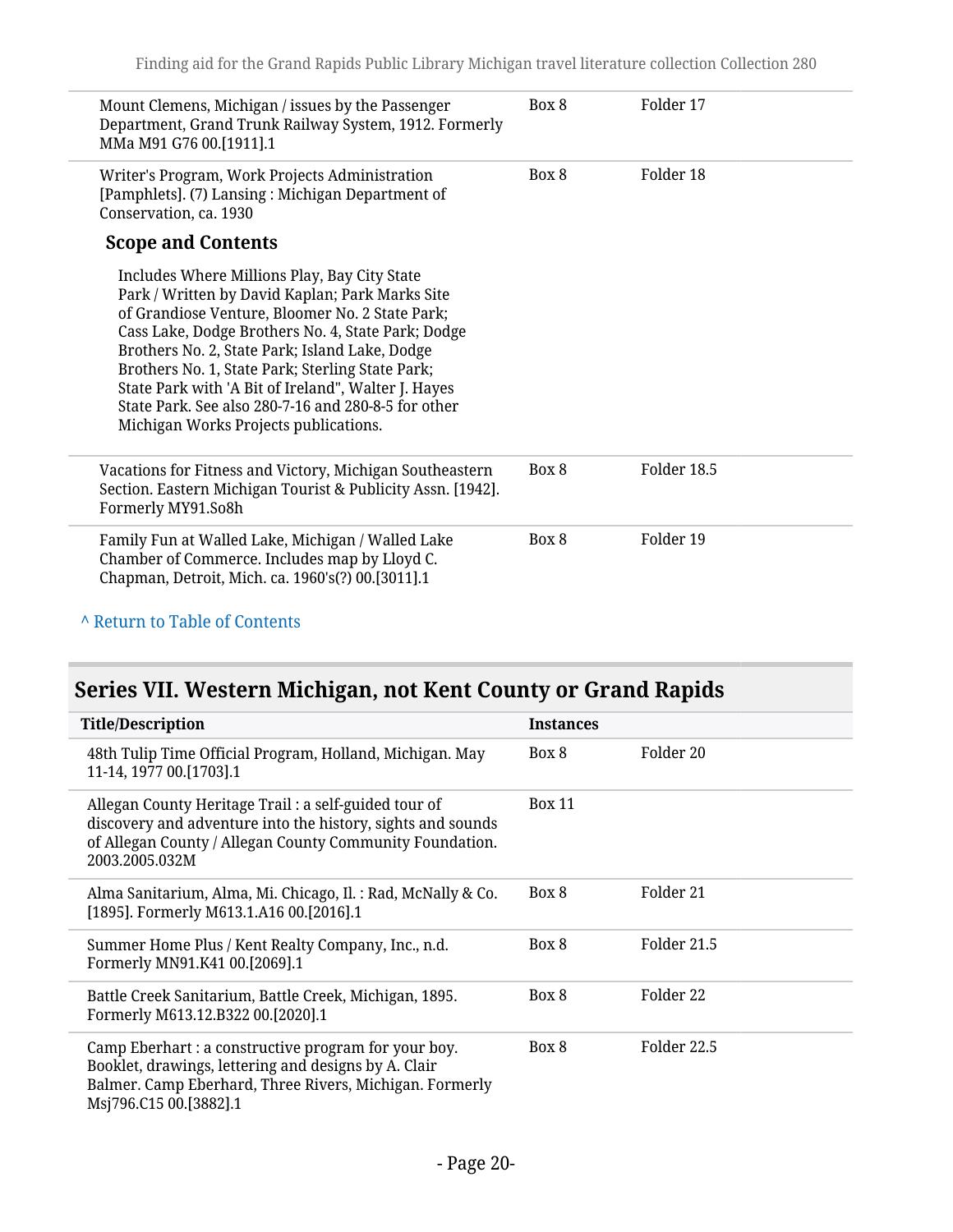| Michigan Department of Natural Resources [Brochures]<br>(2): Foot Trail Guide : Yankee Springs Recreation Area /<br>Michigan, Dept. of Natural Resource; P.J. Hoffmaster State<br>Park | Box 8 | Folder 23           |
|----------------------------------------------------------------------------------------------------------------------------------------------------------------------------------------|-------|---------------------|
| Windmill Island Welcomes You / City of Holland, Michigan.<br>1964 00.[1699].1                                                                                                          | Box 8 | Folder 23.2         |
| Holland / Chamber of Commerce, Holland, Mi. Pamphlet in<br>the shape of a Dutch wooden shoe. 1998.039                                                                                  | Box 8 | Folder 24           |
| Holland, Michigan : a deluxe picture book. Berrien Center,<br>Mich.: Penrod Hiawatha Card Co., 1974.                                                                                   | Box 9 | Folder 1            |
| Lake Harbor. Formerly M91.L14                                                                                                                                                          | Box 9 | Folder <sub>2</sub> |
| Pictures of South Haven, Mich. South Haven: Northrup &<br>Son, 1900.                                                                                                                   | Box 9 | Folder 3            |
| Road Guide and Tourist directory of the West Michigan<br>Pike / West Michigan Pike Assoc., 1914. Formerly M91.W521                                                                     | Box 9 | Folder 4            |
| Scenes in Four Cities : Grand Rapids, Grand Haven,<br>Muskegon, Holland. G.R.: White Printing Co., n.d. Formerly<br>M91.W58                                                            | Box 9 | Folder 5            |
| Spring Lake Yacht Club, Season 1903. Formerly Mot797.Sp8                                                                                                                               | Box 9 | Folder <sub>6</sub> |
| Twin Summer Resorts: Saugatuck & Douglas, Michigan:<br>a message from the Hills / Charlotte Ellis MacDonald.<br>Formerly M813.M14                                                      | Box 9 | Folder 7            |
| West Michigan's Flaming Forests / James O'Donnell Bennett.<br>G.R.: West Mich. Tourist & Resort Assoc., n.d. Formerly<br>M917.74 Od5w                                                  | Box 9 | Folder <sub>8</sub> |
| West Michigan Host Directory. G.R.: West Mich. Tourist<br>Assoc., ca. 1975. Formerly M917.7404.W52y                                                                                    | Box 9 | Folder 9            |
| West Michigan Pike : Northern Link of the Dixie Highway.<br>G.R.?: West Mich. Pike Assoc., 1915. Formerly M917.74.M322                                                                 | Box 9 | Folder 10           |

#### <span id="page-20-0"></span>**West Michigan Vacation Directory. Grand Rapids : Michigan Tourist and Resort Association, n.d. (6). Formerly M91 M58w 00.[0862-0868] and 00. [0287]**

| <b>Title/Description</b> | <b>Instances</b> |             |  |
|--------------------------|------------------|-------------|--|
| 1924                     | Box 9            | Folder 11   |  |
| 1926                     | Box 9            | Folder 12   |  |
| 1927                     | Box 9            | Folder 13   |  |
| 1930                     | Box 9            | Folder 14   |  |
| 1933                     | Box 9            | Folder 15   |  |
| 1934                     | Box 9            | Folder 15.5 |  |